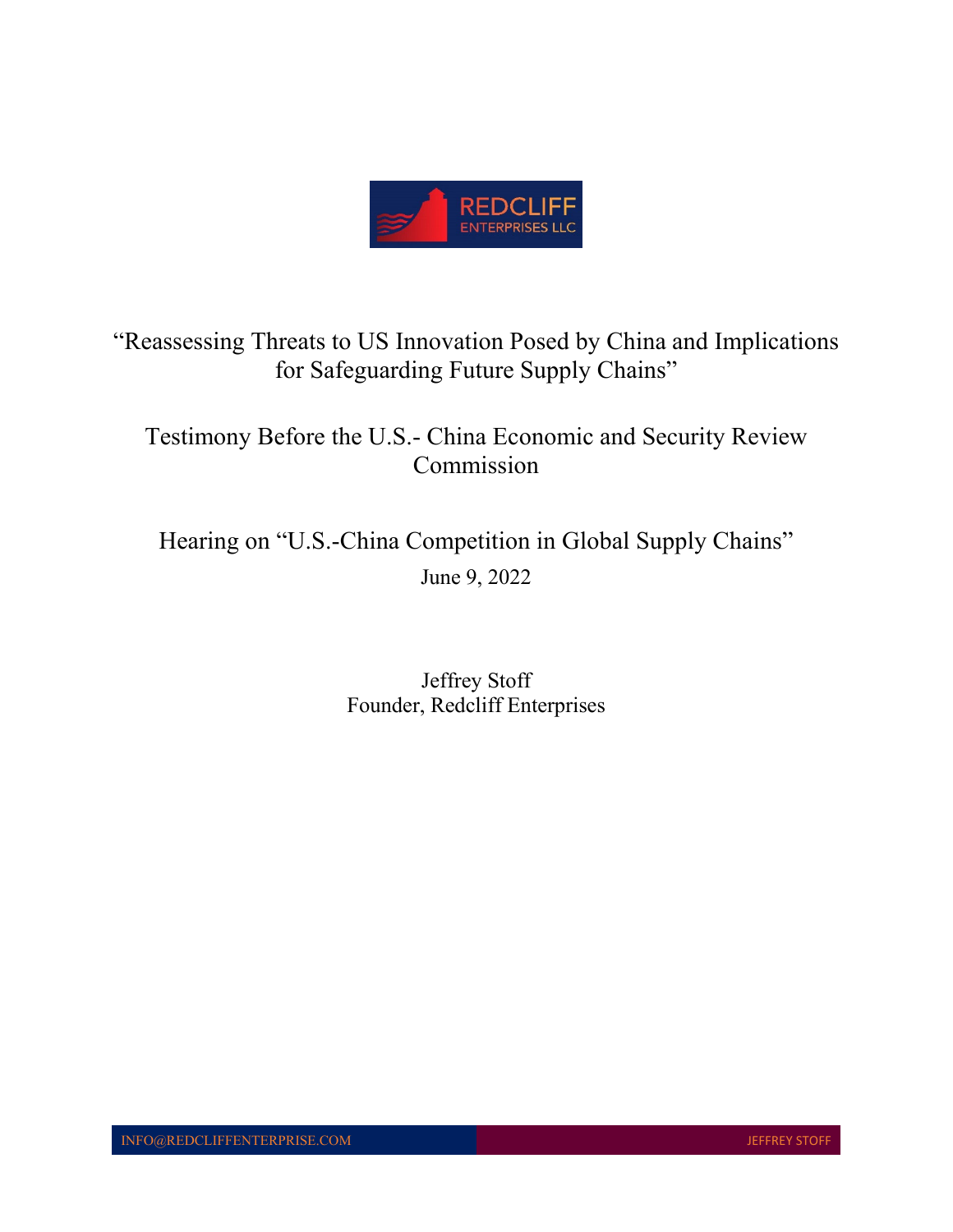| <b>Table of Contents</b>                                                                            |  |
|-----------------------------------------------------------------------------------------------------|--|
|                                                                                                     |  |
|                                                                                                     |  |
|                                                                                                     |  |
| Example 1: US Research Collaboration with China's 'Seven Sons of National Defense'  4               |  |
|                                                                                                     |  |
|                                                                                                     |  |
| Example 4: US Research Collaboration with China's Mass Surveillance Apparatus  8                    |  |
|                                                                                                     |  |
|                                                                                                     |  |
|                                                                                                     |  |
|                                                                                                     |  |
|                                                                                                     |  |
|                                                                                                     |  |
|                                                                                                     |  |
|                                                                                                     |  |
|                                                                                                     |  |
|                                                                                                     |  |
|                                                                                                     |  |
|                                                                                                     |  |
|                                                                                                     |  |
|                                                                                                     |  |
|                                                                                                     |  |
|                                                                                                     |  |
|                                                                                                     |  |
|                                                                                                     |  |
| Figure 1: Chinese Academy of Sciences / Institute of Automation Research Areas 24                   |  |
| Figure 2: Screenshot of a University of Electronic Science and Technology of China (UESTC) English- |  |
| Figure 3: Screenshot of the Corresponding Chinese-Language Webpage of UESTC25                       |  |
|                                                                                                     |  |
|                                                                                                     |  |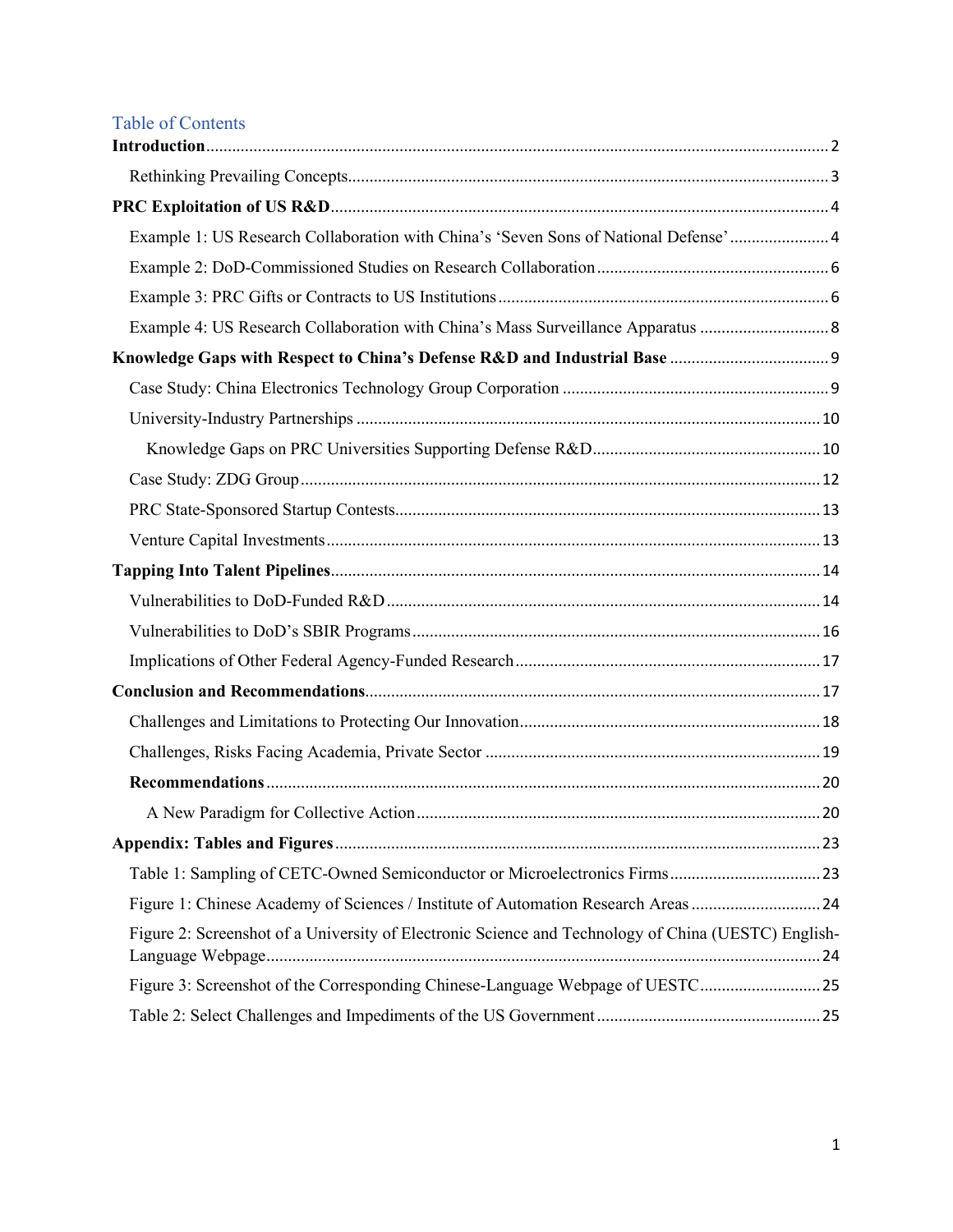Hearing Co-Chairs Borochoff and Goodwin, distinguished Commissioners and staff, thank you for the opportunity to participate in today's hearing. Much of what I will discuss in this testimony comes from my knowledge and experience working in the US government on China issues for nearly two decades, and in particular the last 10 years that was dedicated to examining China's technology transfer apparatus. That said, all statements of fact, opinion, or analysis provided in this testimony are my own and do not reflect the official policy or position of the Department of Defense or other federal agencies.

## <span id="page-2-0"></span>**Introduction**

My testimony will focus on US vulnerabilities, challenges and the long-term implications with respect to China regarding future supply chains. Specifically, I am referring to the R&D and human capital inputs that make up our innovation ecosystem. As this hearing discusses how to secure defense-critical supply chains, it is important that we frame our R&D and innovation ecosystem as a critical supply chain input and a national asset. *Yet this is an area that is the least protected and the most vulnerable to China's predations.* 

Protecting the earlier stages of our innovation ecosystem will become even more important in the near future as the pace of technology development accelerates; in many areas timelines will likely shorten between fundamental research and the development of commercially viable or weaponizable applications.

It is also important that we have candid conversations on the challenges and shortcomings that affect our ability to protect our research and innovation. We must objectively examine our deficiencies to overcome them. To oversimplify complex issues, these deficiencies are rooted in several inter-related areas, which include:

- Underutilized US government policies and tools to address supply chain risks and related threats posed by China, such as export controls, Treasury sanctions, other trade restrictions, CFIUS, and law enforcement and counterintelligence operations. These levers are inherently tactical or transactional; they are whack-a-mole efforts by their nature and their lack of sufficient resources leaves little room to examine the strategic aspects or interconnectedness of China's predations.
- A fundamental lack of understanding of the magnitude and complexity of China's state-supported technology acquisition and transfer apparatus. This has led to misconceptions over the nature and scope of the threats China poses to our innovation ecosystem, especially at earlier stages of R&D.
- An over-reliance on law enforcement as a means of threat mitigation.
- The minimal use of publicly available information within the government, and in particular the Intelligence Community, due to structural impediments and a dearth of Mandarin language and subject matter expertise.

This testimony will describe key entities, methods, and programs the PRC party-state deploys to acquire technology and knowhow from the United States and the corresponding vulnerabilities, knowledge gaps, and impediments to mitigating threats to our R&D and innovation ecosystem. This survey is not exhaustive; rather, the examples I provide are used to dispel misconceptions of China's predations and inform the recommended solutions.

Other China and international trade experts have called for revisions to existing policies and new legislation for good reason. As such, my recommendations will focus on capacity building bolstering the supporting infrastructure needed to allow the existing arsenal of tools, policies, and enforcement mechanisms to realize their full potential. However, this capacity building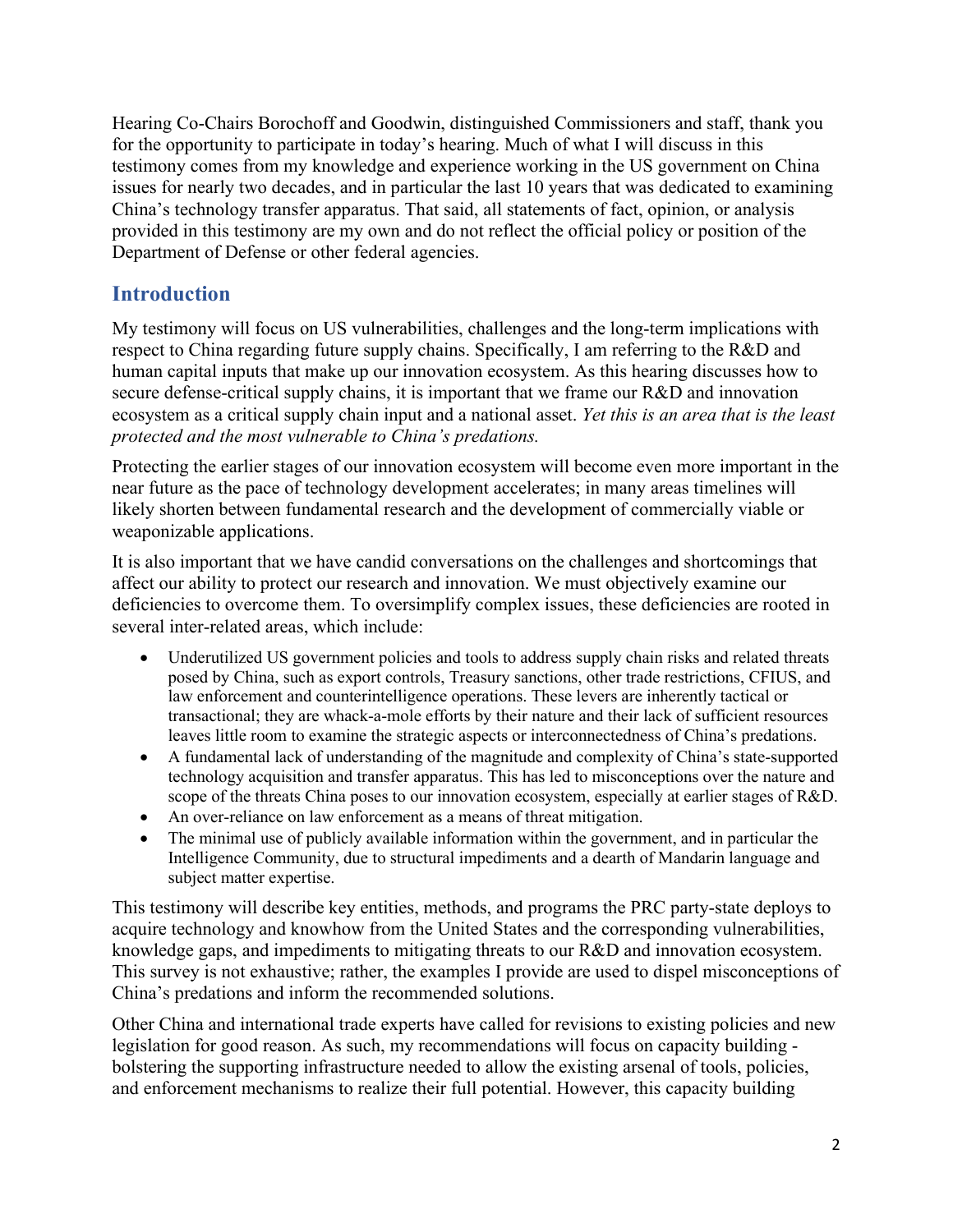requires new paradigms that specifically address structural impediments that have prevented the government from adequately exploiting publicly available information.

### <span id="page-3-0"></span>Rethinking Prevailing Concepts

The lack of understanding of the magnitude and complexity of China's technology transfer apparatus has resulted in misperceptions, some of which downplay or understate the threats posed by China and/or overestimate the United States' ability to maintain technological and military superiority. For instance, our views of risks and threats posed by China are too often placed in simplistic, binary terms. The most common of these binary constructs are legal vs. illicit activity, international research collaboration vs. shutting ourselves off, and openly shared (and published) vs. classified research.

The White House Office of Science & Technology Policy (OSTP) recently stated that "the research security challenges we face are real and serious: some foreign governments, including China's government, are working hard to illicitly acquire our most advanced technologies. This is unacceptable."<sup>[1](#page-3-1)</sup> While OSTP rightly draws attention to research security challenges posed by China, it also typifies the US government's myopic focus on "illicit" acquisition of US technology. Indeed, US government attention and responses are often limited to fighting lawbreakers. To be fair, this is partly by design, as democracies place constraints on government power and policing. A consequence of this limitation, though noble in intent, is that *the scale and scope of national and economic security threats posed by the PRC's technology transfer apparatus have outpaced the government's abilities or priorities to detect, deter, or neutralize the PRC's efforts.* Most of the threats I describe in this testimony are neither criminal in nature nor involve espionage, at least not how our legal system defines it.

The US government's focus on pursuing criminal prosecutions through efforts like the China Initiative led by the Department of Justice (DOJ) does little to resolve or neutralize research security threats. A series of dropped cases and unsuccessful prosecutions are perhaps a reason the DOJ decided to end the China Initiative (at least in its current form). But dropping criminal charges due to difficulties in proving criminal intent does not necessarily equate to an absence of concerning activity. These cases often involved individuals employed and tasked by the PRC government and Communist Party (CPC) to facilitate knowhow transfers that can undermine the security and integrity of federally sponsored research.

The other oft-used binary arguments relate to research collaboration and partnerships (particularly in STEM fields) with PRC institutions. For example, many within the academic community reject or downplay collaboration concerns by emphasizing that the pursuit of knowledge and advancement of science are critically dependent on global scientific collaboration and the US has benefitted tremendously from it. But the importance and value of international collaboration is not in dispute. The reality is there are certain risks when dealing with authoritarian nations, especially China, which require more robust scrutiny and nuanced approaches, and this fact cannot be overlooked through zero sum or all or nothing arguments with respect to international collaboration.

In a similar vein, some within academia frequently argue that fundamental research is meant to be openly shared through publication. This was also codified in the still-in-effect National

<span id="page-3-1"></span><sup>&</sup>lt;sup>1</sup> Statement by Dr. Eric Lander, "Guidance for U.S. Scientific Research Security That Preserves International Collaboration," January 4, 2022, https://www.whitehouse.gov/ostp/news-updates/2022/01/04/guidance-for-u-s-scientific-research-security-thatpreserves-international-collaboration/.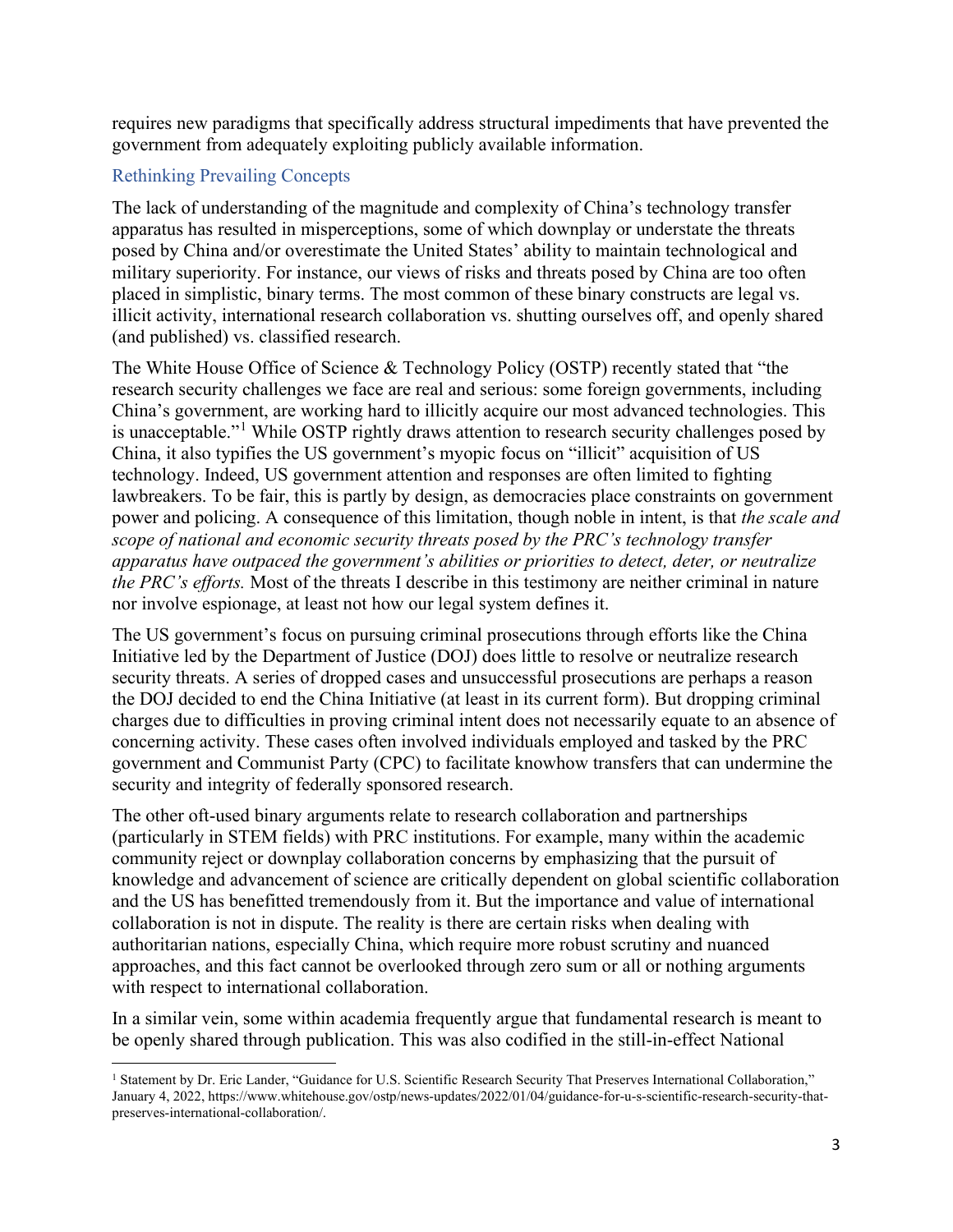Security Decision Directive 189 (NSDD-189), a policy stipulating that there should be no restrictions on the sharing of fundamental research, except in special circumstances where national security concerns necessitate making such information classified. The argument is that given that the research is openly published, there is nothing to steal or cause national security concerns.

Here too, we need to lay to rest this argument. It overlooks the issue of who or what is using the research and for what specific purpose, and bypasses the fact that the hands-on, unpublished input, knowledge, and experience that goes into conducting research in collaborative environments is not easily replicable through passive reviews of published literature. Raw data and knowhow exist and may be transferred in ways that lie outside of the published result. Why would China devote so much effort and resources -- such as through its hundreds of talent programs that recruit individuals who had placement and access to US research -- if they can just read the published literature at home and "use" it themselves?

These knowledge transfers within the research enterprise often do not involve criminal acts or espionage, but just like the intent of our export control regime, end-users matter. An obvious example is fundamental research (such as materials science and metallurgical fields) that can enhance a nation's capabilities in designing and manufacturing nuclear weapons. Would it be wise to invite PRC, North Korean, and Iranian nuclear weapons scientists to the U.S. to study advanced methods in these fields, even if some of that research is fundamental and published? "End-user" entities within China's research enterprise matter, and real national security concerns can arise from the open collaboration they enjoy with US institutions.

Lastly, many have argued that the US government's response is an overreaction or overreach. Academia has justifiably asked the US government what the scale and scope of the research security threats posed by China looks like, as the government has shared only limited information on a small number of cases that are typically the results of completed investigations. There is a great deal of unknowns and a lack of empirical evidence that have important, unaddressed, or unrecognized implications. Consequently, we need to empirically examine the issues, such as viewing research security as a research discipline itself and develop systematic ways to understand the scale and scope of what is taking place. A key challenge is that no single agency owns this problem. This requires an unprecedented level of collective action, which gets to the heart of my recommendations I will describe at the end of this testimony.

# <span id="page-4-0"></span>**PRC Exploitation of US R&D**

This section offers four case studies that show how the PRC is exploiting the open nature of our research ecosystem that have serious national security implications and may affect future defense supply chains. Specifically, these examples show how China's defense and mass surveillance R&D and industrial bases are benefiting from largely unrestricted research collaboration with the U.S.

### <span id="page-4-1"></span>Example 1: US Research Collaboration with China's 'Seven Sons of National Defense'

In 2020, I coauthored a study that examined collaboration between US research institutions and a group of civilian universities in China that serve its defense R&D and industrial base, known as the "Seven Sons of National Defense" (国防七子). The report surveyed published scientific and engineering literature and examined coauthor networks and funding sources and discussed findings from supplemental due diligence performed on the PRC entities involved. These seven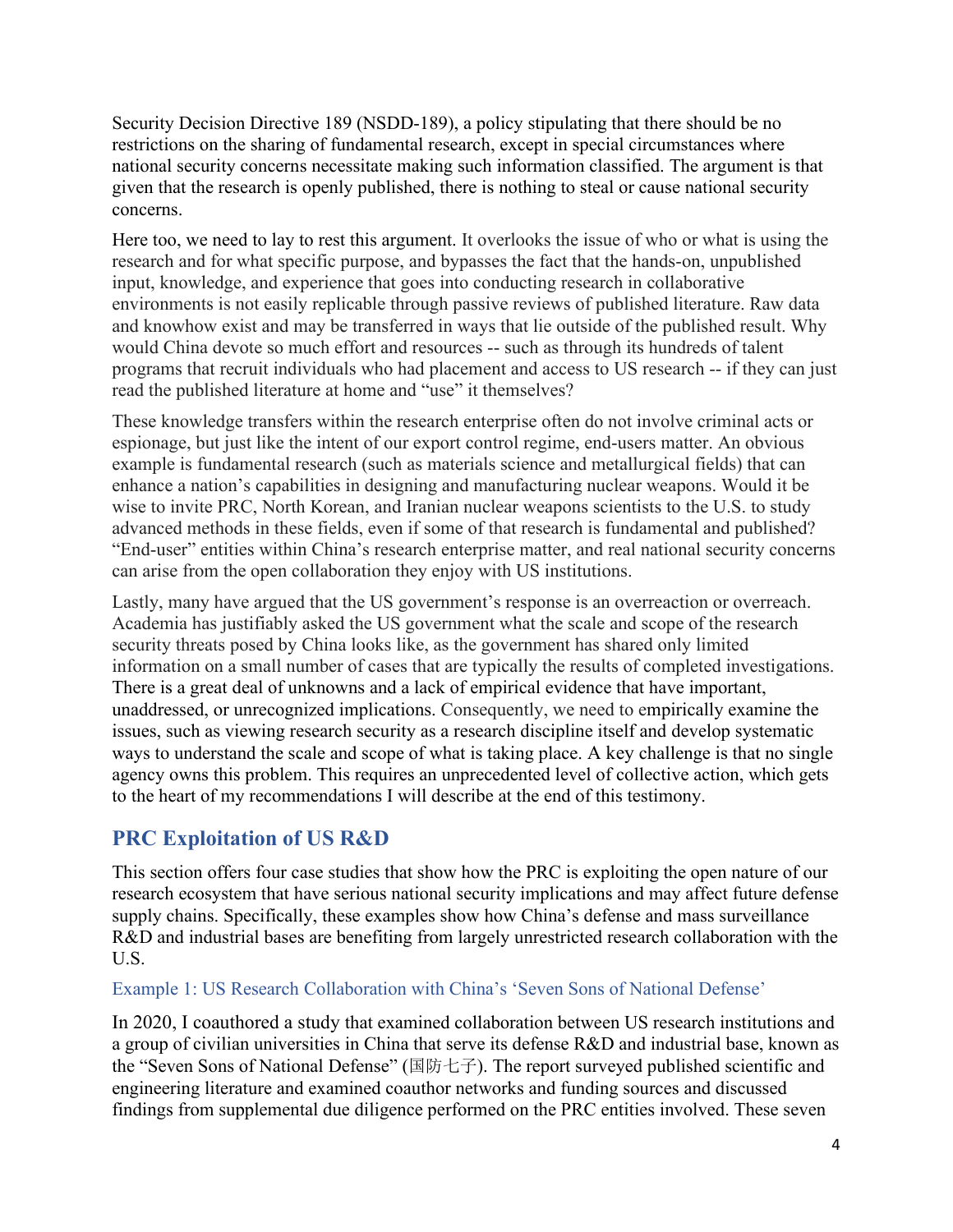universities have a primary mission to support defense R&D and industry development and promote state-directed military-civil fusion efforts. Most partner with defense state-owned conglomerates and serve as a training ground for future military leaders and technicians working on weapons systems and defense programs.[2](#page-5-0) The seven PRC universities examined are:

- 1. Beijing Institute of Technology (北京理工大学)
- 2. Beihang University (a.k.a. Beijing University of Aeronautics & Astronautics, 北京航空航天大学)
- 3. Harbin Institute of Technology (哈尔滨工业大学)
- 4. Harbin Engineering University (哈尔滨工程大学)
- 5. Northwestern Polytechnical University (西北工业大学)
- 6. Nanjing University of Aeronautics & Astronautics (南京航空航天大学)
- 7. Nanjing University of Science and Technology (南京理工大学)

The report surveyed six years of scientific publications (2013-2019) that name coauthors from US academic institutions or government-funded laboratories<sup>[3](#page-5-1)</sup> and the 'Seven Sons' schools. The survey identified 254 articles naming coauthors from 115 US research institutions. It is important to note that our findings understate the level of collaboration as the collected corpus of S&T literature was limited to exploitation of a domestic PRC publication aggregator; it did not examine English-language publications from international sources. Nevertheless, our research showed that many of the PRC partners directly supported People's Liberation Army (PLA) programs, classified weapons R&D projects, and PRC state-owned defense conglomerates.

In addition to the 'Seven Sons' schools, some of the surveyed publications named other Chinabased collaborators who work at nuclear weapons R&D facilities, missile design and fabrication centers, and/or conduct classified weapons research projects. For instance, the Harbin Institute of Technology (HIT) partners with two state-owned defense conglomerates - China Aerospace Science & Technology Corporation and China Aerospace Science and Industry Corporation. HIT also collaborates with the PLA Equipment Development Department (formerly known as the General Armament Department) and the PLA Rocket Force, which manages the PRC's strategic and nuclear missile arsenal.<sup>[4](#page-5-2)</sup>

We presumed in this study that all collaboration involved fundamental research and no illicit activity had occurred. None of this research was subject to regulatory oversight (such as export controls), and some US academic institutions were unaware that such collaboration was taking place. Consequently, we judged that:

- A binary test of (il)legality is not a sufficient basis for assessing risks to national and economic security regarding research collaboration with foreign entities.
- Neither the US government nor the universities and national laboratories in the US research enterprise are adequately managing the risks posed by research engagements with China.
- Fundamental scientific research should not default to meaning that research institutions and federal funding agencies have no control over, and thus no responsibility over research partnerships and the collaborators.

<span id="page-5-0"></span><sup>2</sup> Tiffert, Stoff, Gamache, "Global Engagement: Rethinking Risk in the Research Enterprise," *Hoover Institution Press*, 2020, https://www.hoover.org/global-engagement-rethinking-risk-research-enterprise.

<span id="page-5-1"></span><sup>3</sup> Examples of US government-funded facilities included Department of Energy national laboratories, Department of Defense laboratories, and National Institutes of Health research facilities.

<span id="page-5-2"></span><sup>4</sup> See pages 30-31 of the Hoover report for details.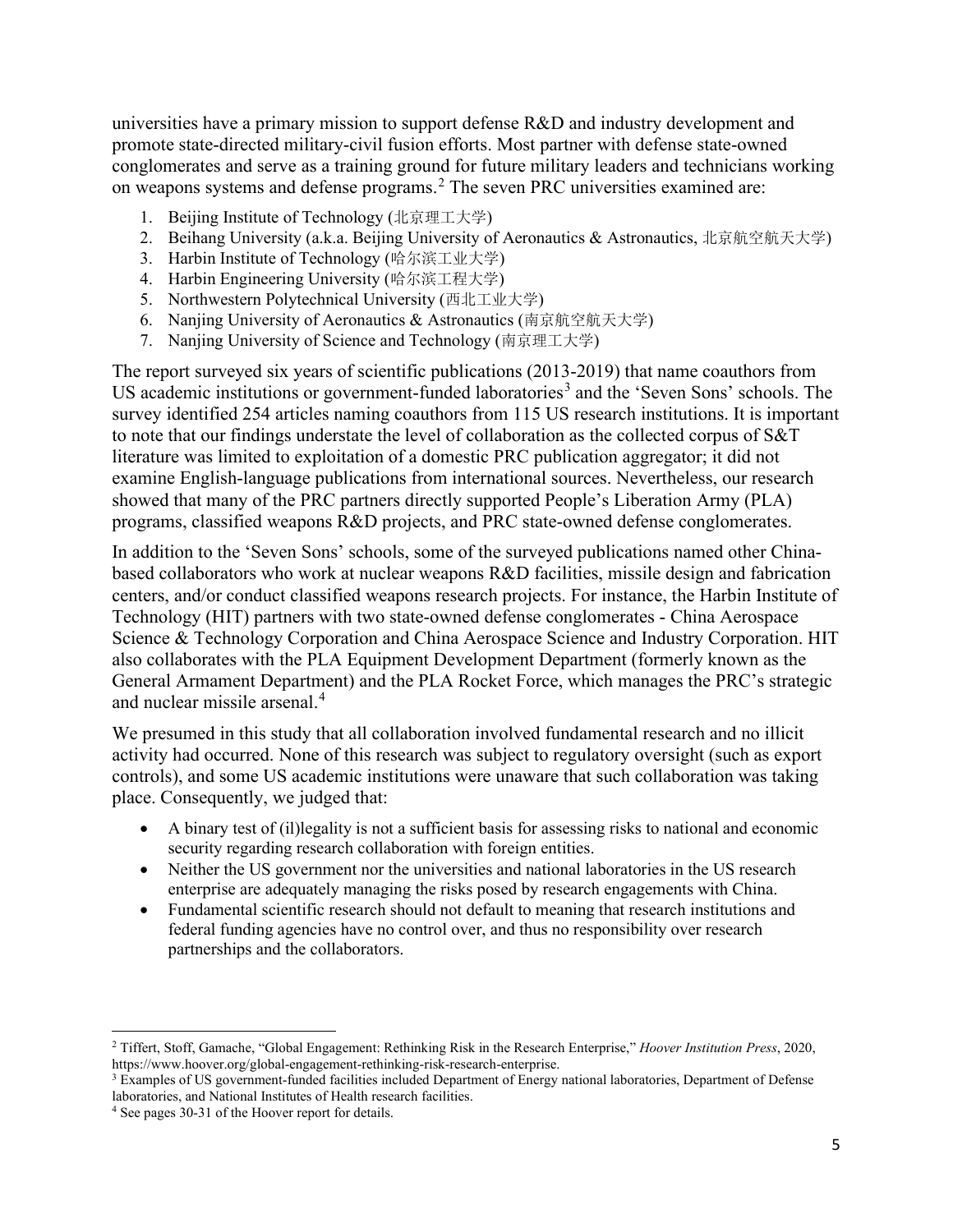#### <span id="page-6-0"></span>Example 2: DoD-Commissioned Studies on Research Collaboration

While I worked at the Department of Defense (DoD), I oversaw several projects that also surveyed published scientific literature - in this case to catalog research collaboration of potential concern between entities receiving DoD research funding and PRC institutions or programs. This effort was methodologically similar to the Hoover Institution study on US collaboration with China's "Seven Sons" universities. The DoD studies were also limited in scope in terms of collected data. Most of the data were derived from domestic PRC publication aggregators, supplemented with limited exploitation of international publication sources and due diligence research. These studies served as initial proofs of concept; not as exhaustive risk assessments associated with US-China research collaboration.

The collected corpus of bibliographic data of scientific publications all credited DoD funding sources (though they varied in level of detail<sup>[5](#page-6-2)</sup>) and named coauthors affiliated with PRC institutions and/or credited a PRC funding source. Key findings from these studies include:

- Some publications list coauthors affiliated with entities subordinate to the PLA (including a key hypersonics research and testing facility), China's nuclear weapons R&D complex, national defense laboratories, and civilian research institutes with extensive ties to defense research and industry.
- In one study, 97 out of 188 identified articles credited PRC government funding sources in addition to DoD grant(s).
- Multiple studies found that some coauthors maintained concurrent positions at both US and PRC institutions. Supplemental due diligence on a few cases revealed that the US-based coauthor did not disclose his/her dual affiliation with a PRC entity on CVs or faculty pages of their US employing institutions. In other cases, some coauthors claiming dual affiliations were PhD students and/or visiting scholars that spent a portion of their time in both nations.

Further investigation is needed to identify individuals who have (or had) full or part-time employment in both countries, and whether such joint appointments were reported to their US employers, created conflicts of interest or commitment, or ran afoul of other grant compliance issues.

Challenges remain, partly because the published literature surveyed in these studies were assumed to be designated fundamental in nature, which in accordance with NSDD-189, do not require restrictions on the publication of research findings or are subject to export controls. While the level of national security risks associated with collaboration with PRC entities vary depending on the mission of the PRC organization or specific research area, there is nevertheless a real risk that China's defense R&D and industrial base is benefitting from DoDfunded research programs.

### <span id="page-6-1"></span>Example 3: PRC Gifts or Contracts to US Institutions

In the previous two examples, it is unclear whether the collaborations involved direct resource sharing, personnel exchanges, or other formal agreements. This raises similar questions regarding the scope of PRC funding support to US research institutions writ large in the form of grants, gifts, or contracts. Being transparent and accountable on foreign monies coming in and reported to the government and made available to the public is important, particularly for higher

<span id="page-6-2"></span><sup>5</sup> For instance, some publications listed full details such as the DoD component and grant number/codes while other sources just stated that the research was supported by a particular DoD component. Additionally, not all publications identify which author received the DoD funding.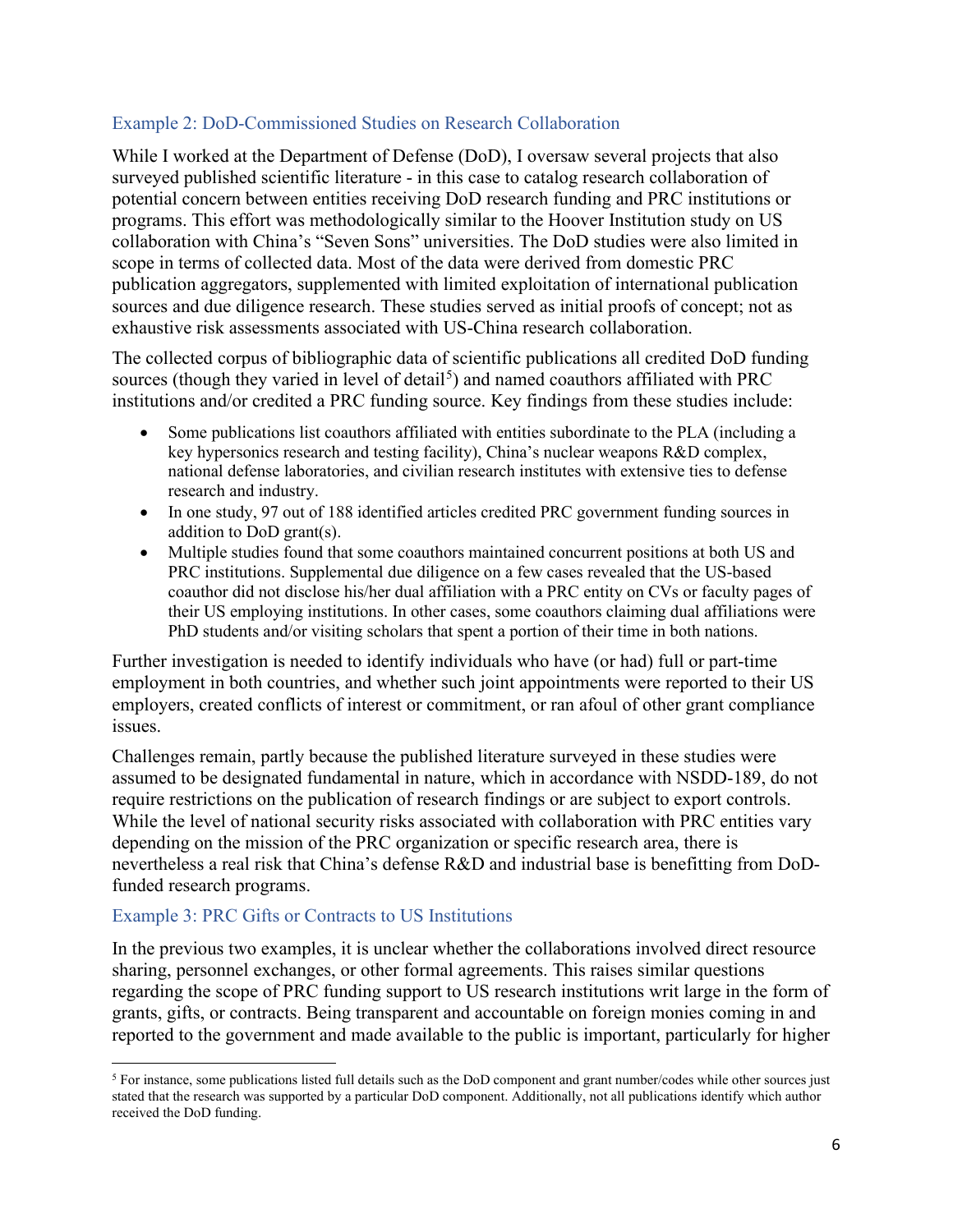education institutions that receive federal funding. Public disclosures are not just important for national security reasons and to identify potential foreign influence, but also for ethical reasons. Human Rights Watch proposed a code of conduct encouraging universities to publicly disclose annually all direct and indirect PRC government funding and a list of projects and exchanges with PRC government counterparts.<sup>[6](#page-7-0)</sup>

There is a formal process for such disclosures. Section 117 of the Higher Education Act of 1965 (20 U.S.C. 1011f) requires US colleges and universities to report the foreign gifts and contracts they receive to the Department of Education twice each year. This requirement is for all foreign gifts and contracts valued at \$250,000 or more (alone or in combination with other gifts or contracts with a foreign source). I examined this disclosure data, which is accessible on the Department of Education's website,<sup>[7](#page-7-1)</sup> and discussed below are two areas of concern.

Between 2014 and 2019, two U.S. universities reported 16 contracts totaling roughly \$4.2 million from an entity listed as "Beijing Inst of Aeronautical Materia." This is a truncated or incomplete title, referring to the Beijing Institute of Aeronautical Materials (also known as the Beijing Aeronautical Materials Technology Research Institute, or BAMTRI), a subdivision of the PRC state-owned defense conglomerate Aviation Industry Corporation of China (AVIC). BAMTRI and its parent firm AVIC develop engines, cruise missiles, and defense aircraft for the PLA and is named on the Department of Commerce / Bureau of Industry and Security (BIS) Entity List for export control purposes. Thus, a major PRC defense aerospace firm was contracting with US universities to perform research on their behalf. If that research was designated fundamental, such contracts likely did not violate US export control rules.<sup>[8](#page-7-2)</sup> Even if such arrangements are legal, is it really in the national interest to have US institutions perform contracted research for China's defense industrial base?

In late 2020, the Department of Education issued a report that showed significant noncompliance by US colleges and universities with respect to disclosing foreign gifts and contracts mandated by the Section 117 law.<sup>[9](#page-7-3)</sup> This trend continues unabated: an examination of newer disclosures of foreign gifts or contracts from mid-2020 (when the department revamped its reporting system) to October 2021 show a trend of failure to name specific sources. There were 4,479 records that name China as a funding source; yet only 129 of those records list the specific entity. Additionally, 4,202 records state "N/A or No" on the question of whether the source is from a foreign government. Yet nearly all universities and research institutes in China are staterun; there is a real risk that many US universities may be falsely reporting (intentional or not) information to the Department of Education.

This lack of transparency by universities on foreign revenue sources also means the government cannot assess risks or advise universities on such risks when partnering with organizations that may threaten national security or undermine US interests. Consequently, it is impossible to

<span id="page-7-0"></span><sup>6</sup> "Resisting Chinese Government Efforts to Undermine Academic Freedom Abroad – A Code of Conduct for Colleges, Universities, and Academic Institutions Worldwide," Human Rights Watch, March 21, 2019, https://www.hrw.org/sites/default/files/media\_2020/09/190321\_china\_academic\_freedom\_coc.pdf.

<span id="page-7-1"></span> $^7$  Both current and historical data on foreign gifts and contracts can be found here: https://sites.ed.gov/foreigngifts/.

<span id="page-7-2"></span><sup>&</sup>lt;sup>8</sup> Firms listed on the BIS Entity List does not equate to a ban; it simply indicates a license is required to export certain items to that entity.

<span id="page-7-3"></span><sup>9 &</sup>quot;Report on Institutional Compliance with Section 117 of the Higher Education Act of 1965," US Department of Education Office of the General Counsel, October 2020, https://www2.ed.gov/policy/highered/leg/institutional-compliance-section-117.pdf.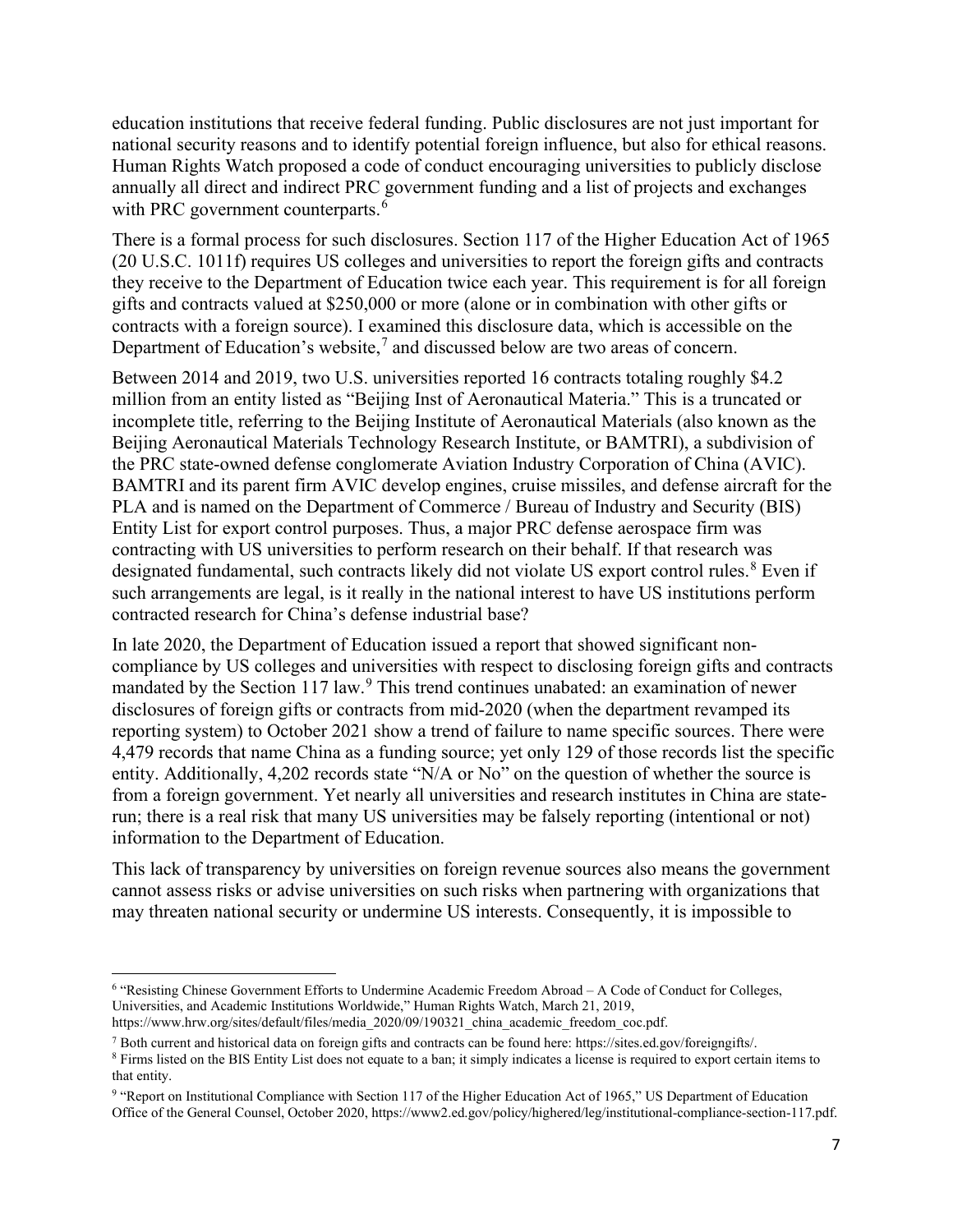determine to what extent PRC defense-affiliated research entities or enterprises are funding US academic research.

### <span id="page-8-0"></span>Example 4: US Research Collaboration with China's Mass Surveillance Apparatus

US-China research collaborations of national security concern are not limited to China's defense R&D and industrial base. Equally troubling is academic and private sector cooperation with PRC entities that are part of or support China's mass surveillance and public security apparatuses that engage in human rights abuses. This is another area that receives insufficient scrutiny. Within academia, ethical risks to research collaboration with the PRC and other authoritarian nations are rarely considered if the research does not directly involve human subjects.

I coauthored a second study with the Hoover Institution that serves as a case study on ethical risks to research collaboration and demonstrates the critical importance of conducting robust due diligence on PRC partners. The report examined the domestic and international activities and partnerships of a major AI research institution in China: the Chinese Academy of Sciences Institute of Automation (CASIA).<sup>[10](#page-8-1)</sup> CASIA exemplifies the challenges and complexities of collaboration with PRC institutions. CASIA has a dual identity: it conducts cutting edge research in AI and neuroscience fields and collaborates extensively with institutions throughout the developed world. Domestically, CASIA partners with public security organs and develops and commercializes mass surveillance technologies that enable the PRC's documented human rights abuses.[11](#page-8-2) Figure 1 (in [the Appendix\)](#page-24-0) shows CASIA's diversion of nominally benign or beneficial research areas it conducts to ethically troubling applications.

The report found that CASIA collaborates extensively with US research institutions as well as major technology firms that sponsor research. And US entities are not just supporting or enhancing CASIA's fundamental research. CASIA is already commercializing and weaponizing its R&D. There are five companies CASIA owns major stakes in whose mass surveillance products and services -- including video surveillance and gait, iris, and facial recognition -- were born directly out of CASIA laboratories and research centers. These five companies contract with PRC public security organs, and at least two of them explicitly state they deploy their capabilities in the Xinjiang region where the party-state has engaged in genocide, mass incarceration, and other documented human rights abuses against the ethnic Uyghur and other Muslim minorities. These firms also partner with defense conglomerates and other companies known to support China's mass surveillance apparatus, such as Huawei and Hikvision.<sup>[12](#page-8-3)</sup> Several of these commercial spinoffs claim to partner with or procure equipment from major US semiconductor firms. CASIA also owns equity stakes in at least 30 other companies, though further research is needed to determine the types of technologies those companies develop.

At the time of this testimony, neither CASIA nor its commercial operations are on the BIS Entity List. However, Tan Tieniu, one of CASIA's senior leaders and an expert in computer vision and surveillance technologies, concurrently serves as Deputy Director of the PRC government's Hong Kong office. He was placed on the US Treasury Department's "specially designated nationals list" as part of the US government's sanctions on Hong Kong officials for their

<span id="page-8-1"></span><sup>10</sup> Stoff, Tiffert, "Eyes Wide Open: Ethical Risks in Research Collaboration with China," *Hoover Institution Press*, 2021, https://www.hoover.org/sites/default/files/research/docs/stoff-tiffert\_eyeswideopen\_web\_revised.pdf.

<span id="page-8-2"></span> $11$  Ibid.

<span id="page-8-3"></span><sup>12</sup> Ibid.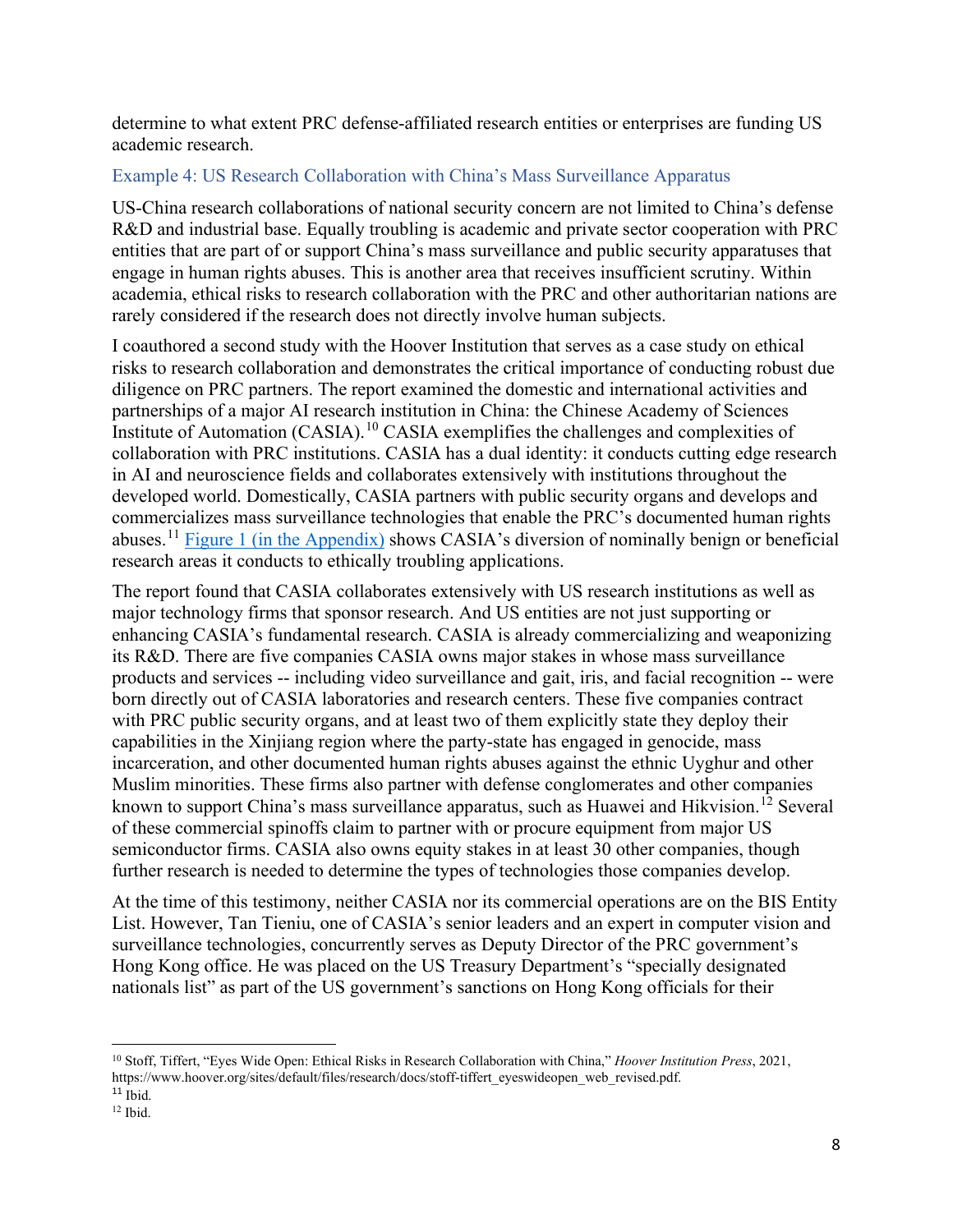responsibility for a human rights crackdown in the city.<sup>[13](#page-9-2)</sup> Yet Tan has played a central role in facilitating international cooperation agreements with both academic institutions and private companies from the U.S. and its allies.

## <span id="page-9-0"></span>**Knowledge Gaps with Respect to China's Defense R&D and Industrial Base**

China's exploitation of our research enterprise that may affect future supply chains described in the previous section is a complex problem. Securing or restricting existing US supply chains, both inbound and outbound, is at least conceptually a more straightforward problem. Much of the focus has been on identifying our vulnerabilities and choke points, such as over-reliance on China and/or a small number of suppliers of a particular input (e.g., pharmaceutical ingredients, rare earth metals, etc.). Equally important, however, is that the U.S. must have a clear picture of what China's defense research and industrial base looks like that may be in our critical technology supply chains. The previous example on CASIA identified unknown elements to China's mass surveillance R&D and supply chains. Similar efforts must be made to address the yawning knowledge gaps in this area.

Our knowledge gaps can substantially be attributed to a) the US government's inadequate use of and arguably its devaluation of publicly available information as a source of intelligence; and b) China's lack of transparency over corporate structures and ownership, minimal use of English (Chinese language serves as a form of encryption), and deliberate obfuscation of the nature or missions of key entities. I offer two examples that are illustrative of this problem.

### <span id="page-9-1"></span>Case Study: China Electronics Technology Group Corporation

Many of China's centrally managed state-owned enterprises (SOEs) are large conglomerates that can have hundreds or even thousands of subsidiaries or investments. Their ownership stakes can include other SOEs, publicly traded companies, privately held firms, and joint ventures with foreign businesses. China's state-owned defense conglomerates are no exception, and the China Electronics Technology Group Corporation (CETC) is an illustrative example.

CETC specializes in all aspects of electronics, microelectronics, and electronic information for the PLA as well as for civilian purposes such as public security, intelligent transportation, and new energy. It reportedly conducts business internationally in more than 110 countries and regions.[14](#page-9-3) According to a 2021 securities filing, CETC had more than 200,000 employees, and encompassed more than 700 subordinate companies and public institutions. The latter includes 47 research institutes, 16 publicly traded companies, and 35 state key laboratories, research centers, and innovation centers.<sup>[15](#page-9-4)</sup>

However, the BIS Entity List only names about two dozen CETC subsidiaries and research institutes. I am not aware of any efforts by the US government to survey all of CETC's subordinate entities and determine whether they are involved in US supply chains (import products to the U.S.), whether US firms have partnerships (such as joint ventures) or export

<span id="page-9-2"></span><sup>&</sup>lt;sup>13</sup> "Publication of Hong Kong Business Advisory; Hong Kong-related Designations," US Department of the Treasury, July 16, 2021, https://home.treasury.gov/system/files/126/20210716hongkongadvisory.pdf.

<span id="page-9-3"></span><sup>14</sup> "China Electronics Technology Group Corporation," website of China Services Info, April 19, 2019, http://govt.chinadaily.com.cn/a/201904/19/WS5cb99627498e079e6801e9bc.html.

<span id="page-9-4"></span><sup>&</sup>lt;sup>15</sup> "Issuance of Public Securities for CETC - Prospectus, November 17, 2021,

file.finance.sina.com.cn/211.154.219.97:9494/MRGG/BOND/2021/2021-11/2021-11-17/16545564.PDF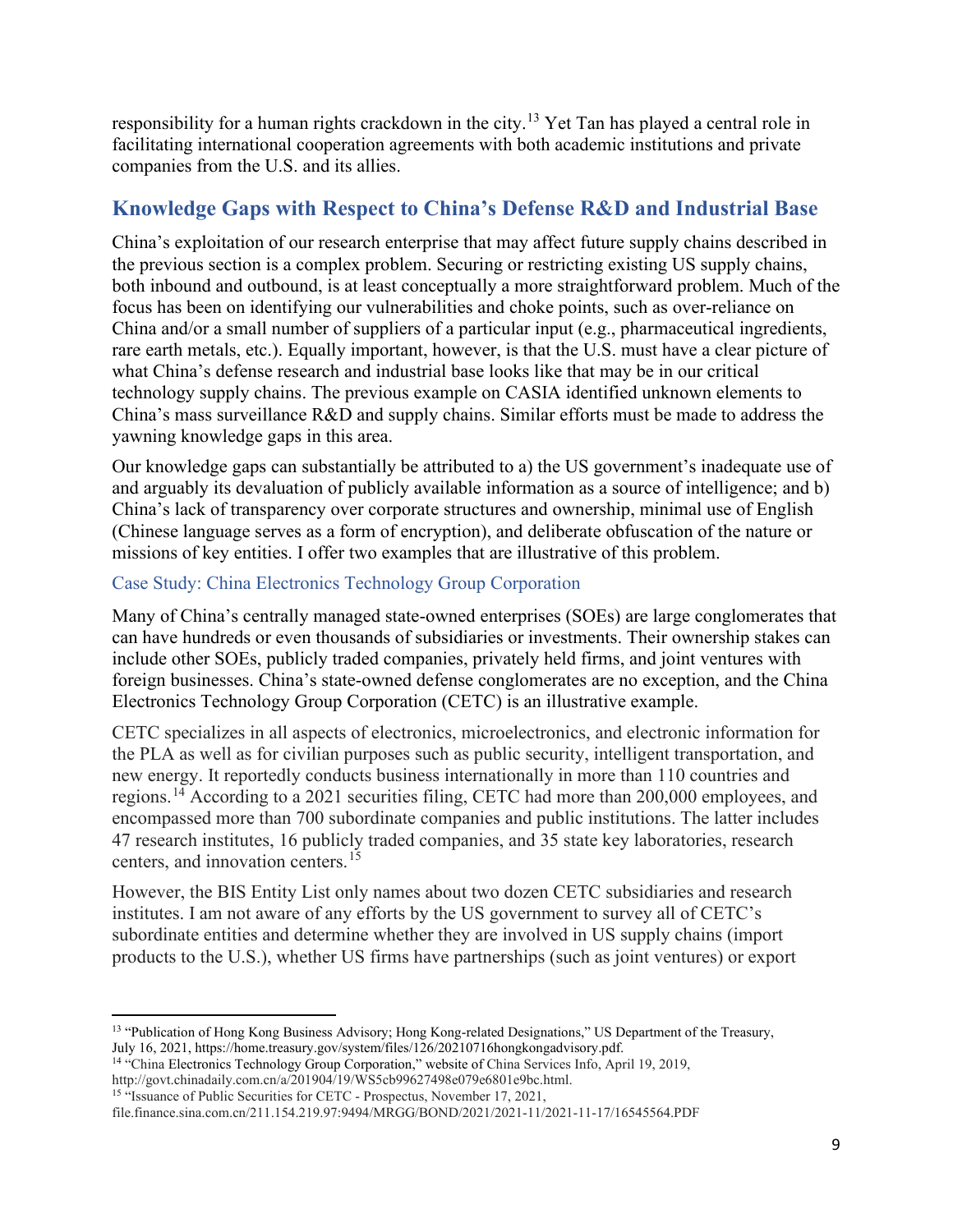hardware components or software to CETC entities, or whether there are US outbound investments in CETC affiliates.

This issue is particularly relevant within the context of semiconductors and microelectronics, given the criticality of the industry to our defense supply chains and increased calls to reduce our reliance on China via the CHIPS for America Act<sup>[16](#page-10-2)</sup> and related legislation. A nascent survey of CETC-owned firms demonstrates the need for bolstering our due diligence efforts in this space. [Table 1 \(in the Appendix\)](#page-23-1) lists five semiconductor or microelectronics firms in which CETC holds majority stakes in. It is notable that "CETC" or its name variants are excluded from these firms' names and none of them appear on the BIS Entity List. Table 1 is a mere sampling and should not be construed as a comprehensive inventory of CETC affiliates involved in semiconductor or related industries.

#### <span id="page-10-0"></span>University-Industry Partnerships

China has a well-developed system of university and industry partnerships, such as dedicated S&T and industrial parks attached to or co-managed by major universities and innovation and technology transfer centers that seek to commercialize R&D conducted in academia. Some universities, including the "Seven Sons of National Defense" schools and other major scientific and engineering institutions like Tsinghua University, have commercial spinoffs and holding companies that make commercial investments both domestically and internationally. Jason Arterburn has conducted research in this area and shared some of his findings in previous testimony to this Commission. For example, Arterburn examined corporate records on the Harbin Institute of Technology (HIT, one of the 'Seven Sons' schools) and found that HIT has direct or indirect ownership interests in approximately 1,000 China-based companies and owns a 50-percent or greater ownership interest in approximately 50 entities.<sup>[17](#page-10-3)</sup>

This offers a glimpse into the scale and scope of what may comprise China's defense industrial base outside the major SOEs. Needless to say, far more research needs to be done in this area to understand the supply chain implications.

### <span id="page-10-1"></span>Knowledge Gaps on PRC Universities Supporting Defense R&D

China's State Administration for Science & Technology Industry for National Defense (SASTIND) was established in March 2008 as the successor to the Commission for Science, Technology, and Industry for National Defense (COSTIND, 国防科学技术工业委员会) after a State Council reorganization that also created the Ministry of Industry and Information Technology, which oversees SASTIND.[18](#page-10-4) SASTIND has joint development agreements with the Ministry of Education and provincial governments to promote defense-related research and education programs at over 50 PRC universities. These agreements have focused on recognizing and developing defense-related academic disciplines, key laboratories, and research groups at the universities, incentivizing researchers to apply for defense research funding, and promoting collaboration between university labs and defense industry firms and research institutes.[19](#page-10-5)

<span id="page-10-2"></span><sup>16</sup> https://www.congress.gov/bill/116th-congress/house-bill/7178

<span id="page-10-3"></span><sup>17</sup> Jason Arterburn, "The Party-State in China's Military-Industrial Complex: Implications for U.S. National Security," Testimony to the US China Economic Security Review Commission, March 19, 2021.

<sup>18</sup> http://www.gov.cn/2008lh/content\_921411.htm.

<span id="page-10-5"></span><span id="page-10-4"></span><sup>19</sup> https://www.sohu.com/a/255615361\_396354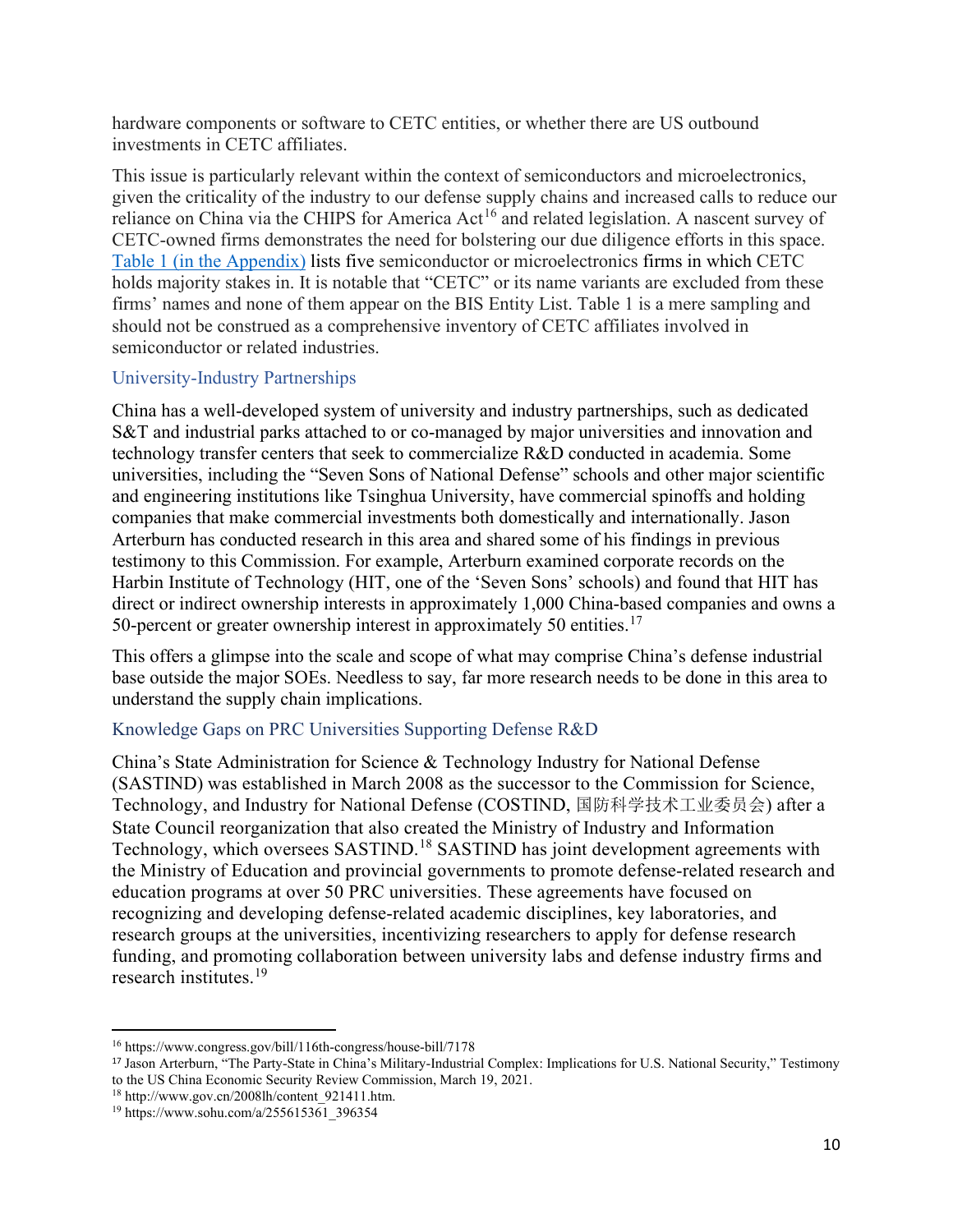These universities that partner with SASTIND receive less scrutiny than the "Seven Sons of National Defense" in part because they do not have the same degree of involvement in defenserelated research. SASTIND's support is typically limited to select departments, divisions, and labs within these universities. Thus, more robust due diligence research is needed to assess national security risks associated with collaborations with these PRC universities.

Compounding this challenge are deliberate efforts by the PRC to obfuscate information on entities supporting defense programs. An illustrative example is the University of Electronic Science and Technology of China (UESTC), one of the civilian universities co-managed by SASTIND. The English-language version of its website describing its organizational structure has a page entitled "Labs & Centers." This page lists only one entity it calls the "National Key Laboratory of Science and Technology on Communications."<sup>[20](#page-11-0)</sup> [Figure 2 \(in Appendix\)](#page-24-2) provides a screenshot of that English webpage.

In contrast, UESTC's Chinese-language website that corresponds to the English version lists nine entities, including one of the official names of the "communications laboratory" mentioned on the English page. [Figure 3 \(see Appendix\)](#page-25-0) shows a screenshot of that Chinese webpage. A translation of the corresponding Chinese name is the National Technology Key Laboratory on Anti-Interference Communications, also referred to as the National Defense Technology Key Laboratory on Anti-Interference for Tactical Communications.<sup>[21](#page-11-1)</sup> The pronounced difference between the English and Chinese versions suggests deliberate obfuscation to avoid international scrutiny. In addition, at least two of the other centers listed only on the Chinese page likely involve defense research, including a laboratory for "electromagnetic radiation control materials" and a laboratory for "extremely high frequency complex systems."<sup>[22](#page-11-2)</sup>

## **Tapping into US Innovation**

A key element of China's technology transfer apparatus are the tethers it has built to tap into the R&D and innovation occurring inside the U.S. In addition to benefitting from informal research collaboration and partnerships with US academic institutions described in the previous section, China's party-state deploys official and unofficial proxies; investment structures such as venture capital funds, incubators and innovation centers; start-up contests; talent programs and supporting recruitment networks; and partnerships with diaspora organizations, at least some of which are part of China's United Front apparatus commonly and myopically viewed in terms of political influence operations. A comprehensive examination of these areas exceeds the scope of this testimony and the topic of today's hearing. Instead, I offer a few examples of how this works and their implications.

A glimpse of China's evolving strategy to exploit US innovation can be gleaned from CPC policy documents and leadership speeches. In the book *China's Quest for Foreign Technology: Beyond Espionage,* contributing author Andrew Spear compiled excerpts of these policy

<span id="page-11-0"></span><sup>20</sup> https://en.uestc.edu.cn/Academics/Labs\_Centers.htm

<span id="page-11-1"></span><sup>21</sup> The Chinese names are "战术通信抗干扰技术国防科技重点实验室," also known as "通信抗干扰技术国家级重点实验室." UESTC uses both of these Chinese name variants.

<span id="page-11-2"></span> $22$  The Chinese webpage listing these centers can be found here:

https://www.uestc.edu.cn/211202a06493bf4a2a046d2b638cf5dd.html?n=8e7z368tn51.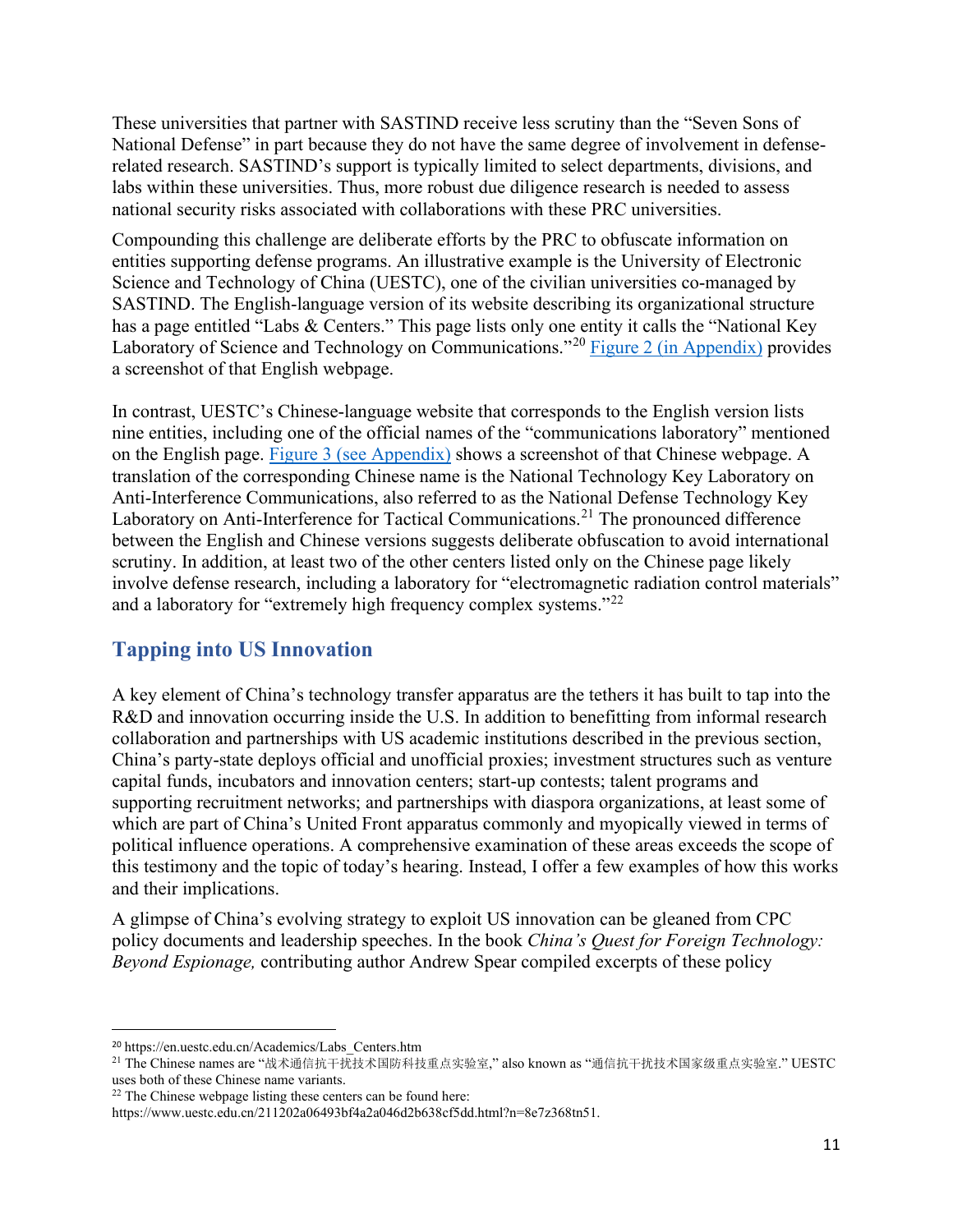documents.[23](#page-12-1) A sampling of these statements along with the year in which they appeared include:

"Fully exploit overseas talent resources and encourage overseas scholars to serve the motherland through various methods while that are studying or working overseas." (2009)

"China must deepen international exchange and cooperation, fully use global innovation resources, [and thereby] advance indigenous innovation from a higher starting point, actively deploy and proactively use international innovation resources." (2013)

"Adopt flexible and diverse methods to strengthen connections and communications with overseasbased Chinese student, scholar, and professional groups in order to provide them information, consultation, and 'matchmaking' services." (2014)

China should "mobilize talents to engage in offshore innovation in foreign countries" or "attract 'migratory bird talent to engage in part-time innovation in China, while employed overseas." (2018)

#### <span id="page-12-0"></span>Case Study: ZDG Group

A state-owned investment firm and technology incubator known as Zhongguancun Development Group Co., Ltd. (ZDG) and its US operations is a good example of how these policies have been put into practice.

In early 2017, at the "Beijing Silicon Valley High-level Talents Summit," eight American scientists were hired by the ZDG as the first batch of a newly created "Zhongguancun Overseas Strategic Scientists Program." The PRC Consul General San Francisco and the head of the Organization Department of the Beijing Municipal Party Committee unveiled the program, which seeks to recruit top scientists from prestigious US universities.<sup>[24](#page-12-2)</sup> ZDG is a state-owned investment enterprise with operations in the US that seeks to invest in and/or acquire technologies and incentivize firms to set up operations in Beijing's technology district Zhongguancun. $25$ 

In a press interview, ZDG's Chief Operating Offer explained the reasoning behind the Zhongguancun Overseas Strategic Scientists program. He stated, "it is not always necessary for talents to return to their country. Rather, with the establishment of [this program], top scientists with outstanding achievements abroad can not only contribute to China's scientific research while in the United States, but also cultivate talent and continuously connect overseas talents with Chinese entrepreneurs and capital...This is a new option for those scientists who want to serve their country."<sup>[26](#page-12-4)</sup>

In other words, a PRC state-owned entity, a PRC Consulate General, and a Communist Party official in charge of talent recruitment were involved in or supported establishing a program to hire US scientists to help the party-state with critical technology offshoring to China and talent recruitment efforts while remaining in the U.S. Supplemental research indicates that most of the

<span id="page-12-2"></span><sup>24</sup> "中关村硅谷创新中心招才引智新方式: 引 '才'留 '人'", *People's Daily Online (Renminwang),* March 7, 2017, http://world.people.com.cn/n1/2017/0307/c1002-29129869.html.

https://ustr.gov/sites/default/files/Section%20301%20FINAL.PDF.

<span id="page-12-1"></span><sup>23</sup> See chapter 2 written by Andrew Spear of William Hannas and Didi Kirsten Tatlow, editors, *China's Quest for Foreign Technology: Beyond Espionage,* (Routledge, 2021). Note I authored three chapters of this volume.

<span id="page-12-3"></span> $^{25}$  A discussion of Zhongguancun Development Group and its US strategy appeared in: "Findings of the Investigation Into China's Acts, Policies, and Practices Related to Technology Transfer, Intellectual Property, and Innovation Under Section 301 of the Trade Act of 1974, Office of the US Trade Representative, March 22, 2018, pages 145-147,

<span id="page-12-4"></span><sup>26</sup> "中关村硅谷创新中心招才引智新方式: 引 '才'留 '人'", *People's Daily Online (Renminwang),* March 7, 2017, http://world.people.com.cn/n1/2017/0307/c1002-29129869.html.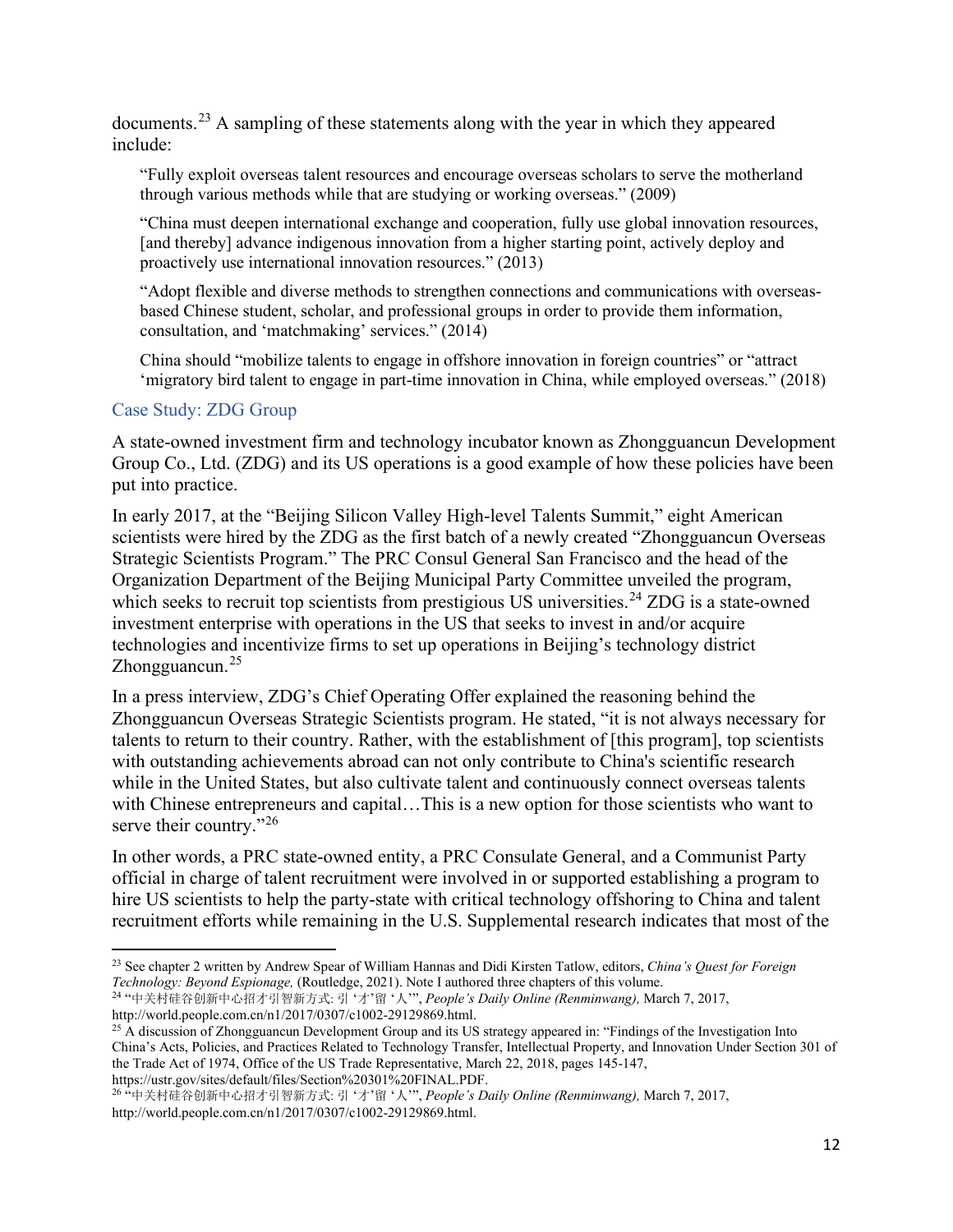recruited scientists have worked on federally sponsored research throughout their academic careers, including from DoD.

#### <span id="page-13-0"></span>PRC State-Sponsored Startup Contests

The PRC government sponsors many start-up or entrepreneurial contests that incentivize individuals to establish businesses in China. These start-up contests are often organized and controlled out of PRC diplomatic posts across the U.S. Overseas-based scholars, graduate students, and employees of technology companies pitch ideas for a start-up based on the research or technology they worked on in the U.S. These contests have grown in number over the last decade, and they now number at least several dozen that hold initial contest rounds in the U.S. (and other nations) to select finalists. Overseas finalists receive PRC government stipends to travel to China for the final rounds. Winners receive incentives to found businesses, such as lowcost financing, venture capital investment, housing, and free space in designated S&T and returnee parks.

PRC diplomatic missions and CPC organs have co-opted US-based professional associations to help host, organize, and serve as judges of the start-up contests. Many of these partnering entities are US nonprofit organizations that do not have to disclose donors and sources of revenue. Some of the co-opted diaspora groups also partner with China's United Front system. The United Front has traditionally been viewed as leading China's global political influence operations that co-opts organizations around the world to promote and project the CPC's interests. Less understood is that United Front operations include co-opting US-based entities to carry out technology transfer activities.<sup>[27](#page-13-2)</sup> The start-up contests these organizations support also evade regulatory scrutiny such as export controls or the Committee on Foreign Investment in the United States (CFIUS) as no transactions occur on US soil.

#### <span id="page-13-1"></span>Venture Capital Investments

Entities that enable PRC state-supported technology and knowhow transfers also support efforts to invest in or acquire technology firms and startups in the United States. Venture capital (VC) firms with close ties to or directly owned by PRC national or municipal government entities are active in major US technology hubs. The aforementioned ZDG is one example. Another is the PRC's flagship recruitment program, the Thousand Talents Program. This program has its own state-owned venture capital (VC) fund with a branch in Silicon Valley that provides "angel" or early round investments in technology startups and recruits talent from these firms to transfer the technology to China.<sup>[28](#page-13-3)</sup>

According to an insider in the VC community I spoke with, some VC firms have shared sensitive startup company information obtained under the auspices of participating in an investment round, but subsequently provided that information to competitor firms (including PRC-based companies). It is unclear if VC firms with managing partners and staff from China conduct sufficient security vetting of those individuals (or are even incentivized to do so). There are risks that PRC nationals may be tasked, funded, or directed by PRC state entities to access business

<span id="page-13-2"></span><sup>27</sup> Alex Joske and Jeffey Stoff, "The United Front and Technology Transfer," Chapter 15, Hannas, Tatlow, eds., *China's Quest for Foreign Technology: Beyond Espionage*, Routledge, 2020.

<span id="page-13-3"></span><sup>&</sup>lt;sup>28</sup> Additional examples of the investment activities and forums held in the U.S. by PRC-affiliated entities appear in Appendix 9 of: Michael Brown and Pavneet Singh, "China's Technology Transfer Strategy: How Chinese Investments in Emerging Technology Enable a Strategic Competitor to Access the Crown Jewels of US Innovation," *Defense Innovation Unit Experimental,* January 2018.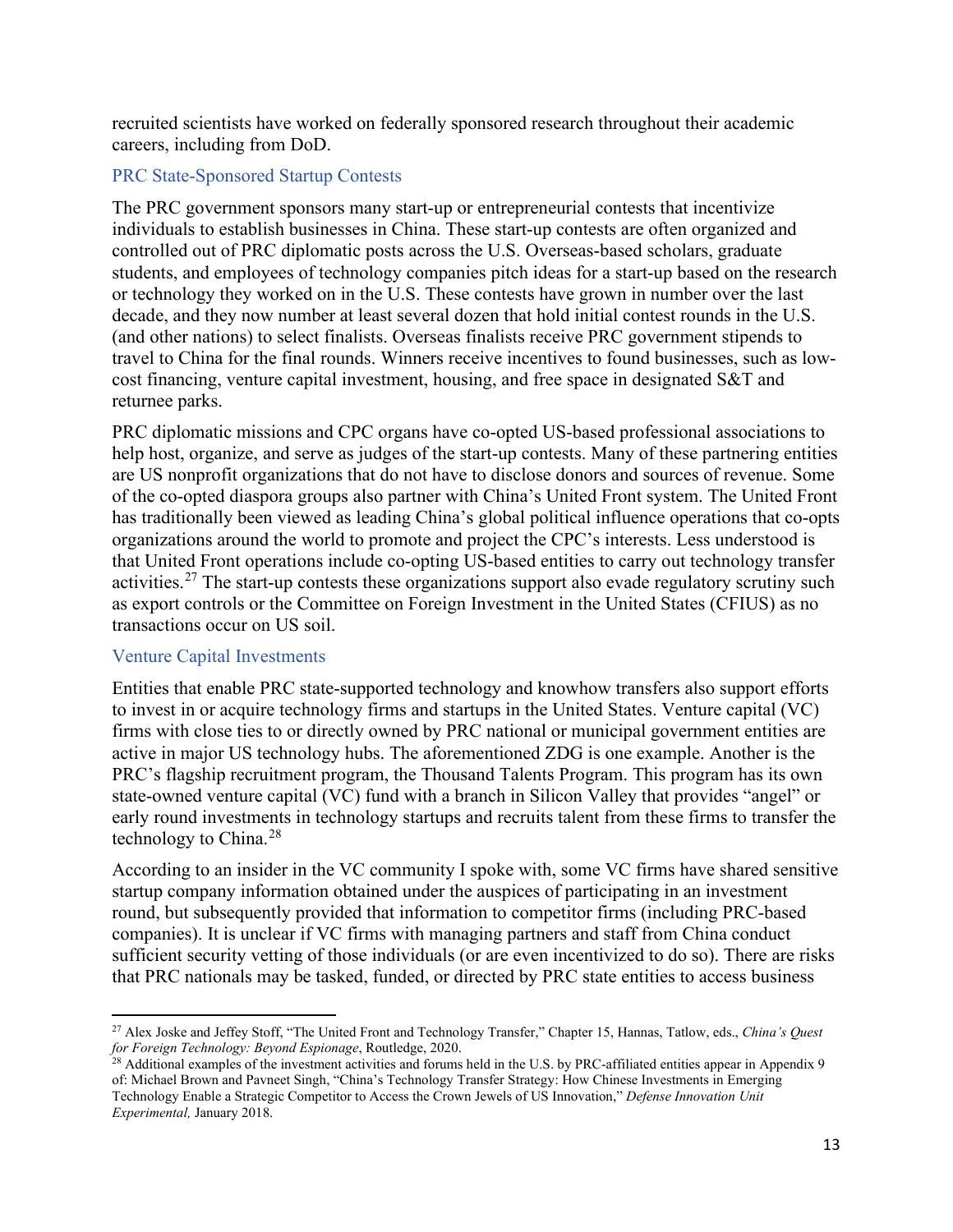plans, deal flow, and influence seed investment decisions that may be diverted to China's benefit. Additionally, PRC state-backed investment entities are active in the US and partner with VC firms on investment rounds, some which obfuscate their PRC government backing which complicates risk assessment efforts by partnering VC firms or startups seeking capital. This can be particularly problematic for US startups that hope to contract with DoD in the future, as the PRC investors may create unacceptable foreign ownership, control, or influence risks to the DoD.

# <span id="page-14-0"></span>**Tapping Into Talent Pipelines**

China's state-sponsored talent recruitment programs are an important part of the overall technology acquisition strategy. They are run at national, provincial, municipal, and individual institution levels, and are woven into government and party organs, SOEs, research institutions, national laboratories, nominally private industry, domestic and overseas "NGOs," and global diaspora organizations. These programs have a singular purpose: to recruit experts of any nationality to transfer to China intellectual capital and property from overseas (agnostic to the legality of such activity) to bolster the PRC's economic, technological, and military competitiveness. Some of the national talent programs have been around long enough (some over two decades) such that many key leaders in critical technology fields in China were recruited from overseas through these programs. This is especially the case in areas where China is near-peer or perhaps overtaking the U.S., such as AI, hypersonics, and quantum communications.<sup>[29](#page-14-2)</sup>

The US government has increased scrutiny over these talent programs given the national security implications and the fact that some selectees were tasked or incentivized to commit economic espionage or trade secret theft, and policymakers and members of this Commission are likely familiar with them given the significant media coverage and government messaging. My focus here is to highlight the persistent vulnerabilities and challenges to mitigating threats posed by these programs, and address misconceptions due to knowledge gaps.

The Australian Strategic Policy Institute, a government-funded think tank, has identified about 200 PRC state-sponsored talent programs.<sup>[30](#page-14-3)</sup> However, US government efforts to date to identify and mitigate threats posed by these talent programs have focused primarily on the illegal activities of selectees of just a few of the nationally run programs. Consequently, the scale and scope of China's talent programs targeting US innovation (legally or not) are largely unknown.

## <span id="page-14-1"></span>Vulnerabilities to DoD-Funded R&D

While I worked for the Department of Defense (DoD), I led several projects that sought to identify and assess vulnerabilities to DoD investments in unclassified arenas. Both the Intelligence and Security and Research and Engineering divisions of the Office of the Secretary of Defense recognized the need to better understand the threats and challenges posed by the PRC in unclassified R&D domains. The studies identified potential instances where China was exploiting DoD investments for its benefit.

There has been a lack of oversight in this area largely because many of the identified threats posed by China are not illicit in nature. Nevertheless, the projects highlighted national security

<span id="page-14-2"></span><sup>29</sup> Jeffrey Stoff, "China's Talent Programs," Chapter 3 of *Beyond Espionage: China's Quest for Foreign Technology*.

<span id="page-14-3"></span><sup>30</sup> Alex Joske, "Hunting the Phoenix: The Chinese Communist Party's Global Search for Technology and Talent," *Australian Strategic Policy Institute,* 2020, https://www.aspi.org.au/index.php/report/hunting-phoenix.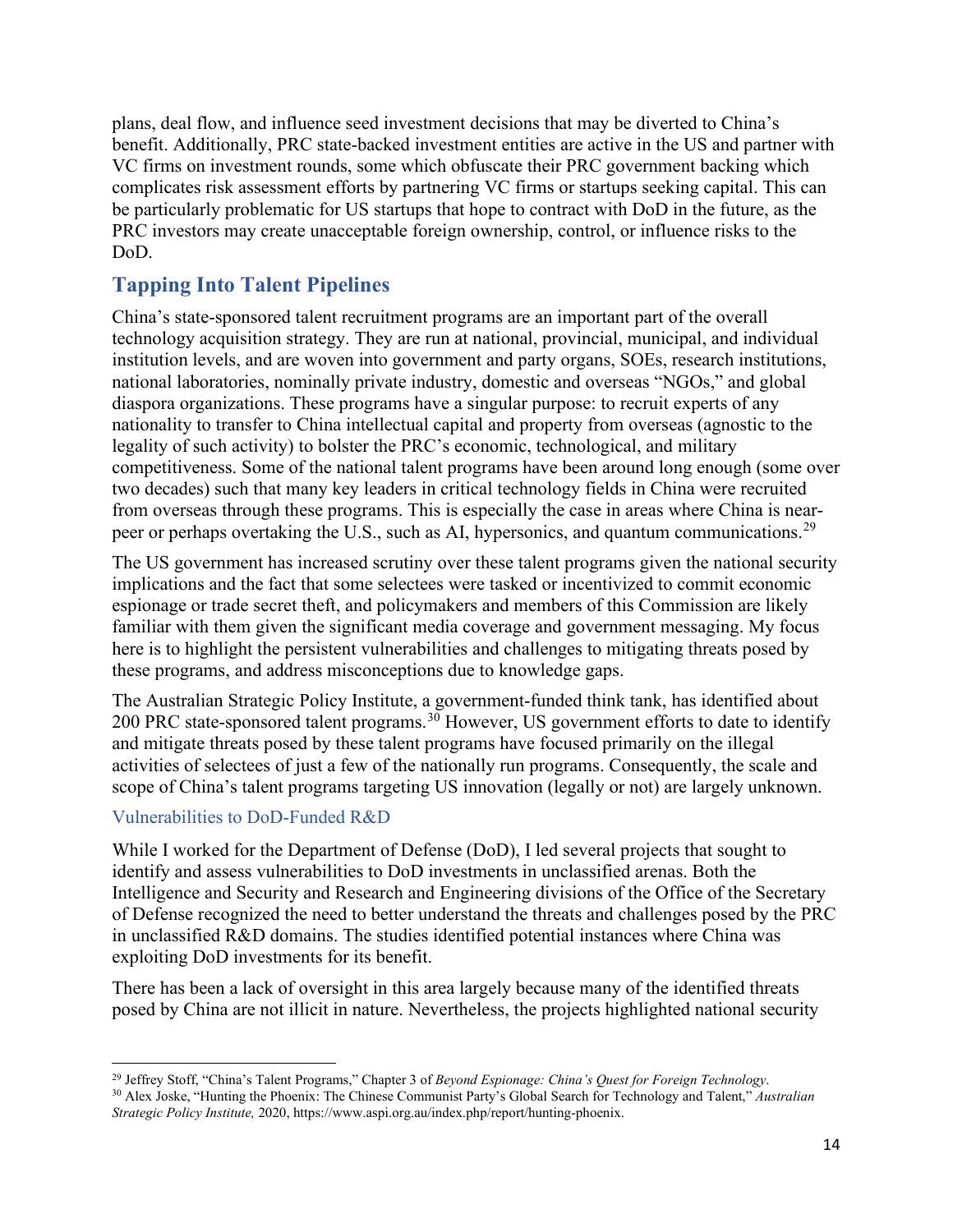concerns that can have serious implications with regards to future defense supply chains and warfighting capabilities. The projects sought to address these questions:

- What is the scale and scope of China's technology acquisition and transfer activities affecting unclassified DoD programs or investments?
- What does this threat landscape look like regarding research designated as fundamental that are not subject to export controls or other regulatory oversight?

The previous section of this testimony discussed research collaboration of national security concern that involved both DoD funding and PRC research institutions or programs. DoDcommissioned studies also examined PRC talent programs that recruited individuals involved in DoD-funded research.

In aggregate, these studies identified over 300 individuals who were recruited through a talent program that claimed to have supported DoD-funded research either as the Principal Investigators (PIs) or co-PIs (i.e., individuals that received DoD funding and oversaw the research projects), or the PhD students, postdoctoral researchers, or visiting scholars that helped conduct the research. Numerous programs run at national, provincial, and local levels had recruited these US-based individuals, although the nationally run programs such as the Thousand Talents and Changjiang Scholars Award Programs represented about half of all identified selectees.

It is important to note that further investigation would be required to determine if any individual engaged in illicit activity. However, based on engagement with the responsible DoD program and policy offices, we concluded that very few of the concerns raised in these studies likely involved criminal violations. Other key findings include:

- Some selectees were full-time US faculty members and PIs of DoD grants who are experts in their field with years of experience working on US government funded research. Many of those individuals did not disclose their China commitments or positions on DoD grant applications,<sup>[31](#page-15-0)</sup> nor did they detail their (often extensive) China-based commitments, positions, or activities on their CVs or faculty pages on US institution websites.
- Roughly half of the identified PIs also supported other federal agency sponsored research, especially the National Science Foundation, Department of Energy, and National Aeronautics and Space Administration (NASA).
- Most of the US-based experts that served as PIs or co-PIs have trained PRC graduate students and postdoctoral researchers who subsequently return to China and engage in defense research programs.
- Roughly two-thirds of identified talent program selectees were graduate students, postdoctoral fellows, and visiting scholars - not the PIs themselves.
- Nearly all selectees have held appointments or affiliations with PRC entities that support defense research, or they collaborate with scientists associated with China's defense R&D and industrial base. These entities include China's nuclear weapons complex, PLA hypersonics facilities, stateowned defense conglomerates, and major civilian research institutions that conduct defense research.

In nominal terms, the affected DoD grants and PIs recruited by a PRC talent program represent a small fraction of the thousands of research grants and dollars awarded annually. Some may argue

<span id="page-15-0"></span><sup>&</sup>lt;sup>31</sup> Some of these disclosures may not have been required at the time these studies were conducted. Changes in disclosure policies have been implemented since then, and National Security Presidential Memorandum-33 is establishing a set of government-wide standards on types of information required to be disclosed on federal grants.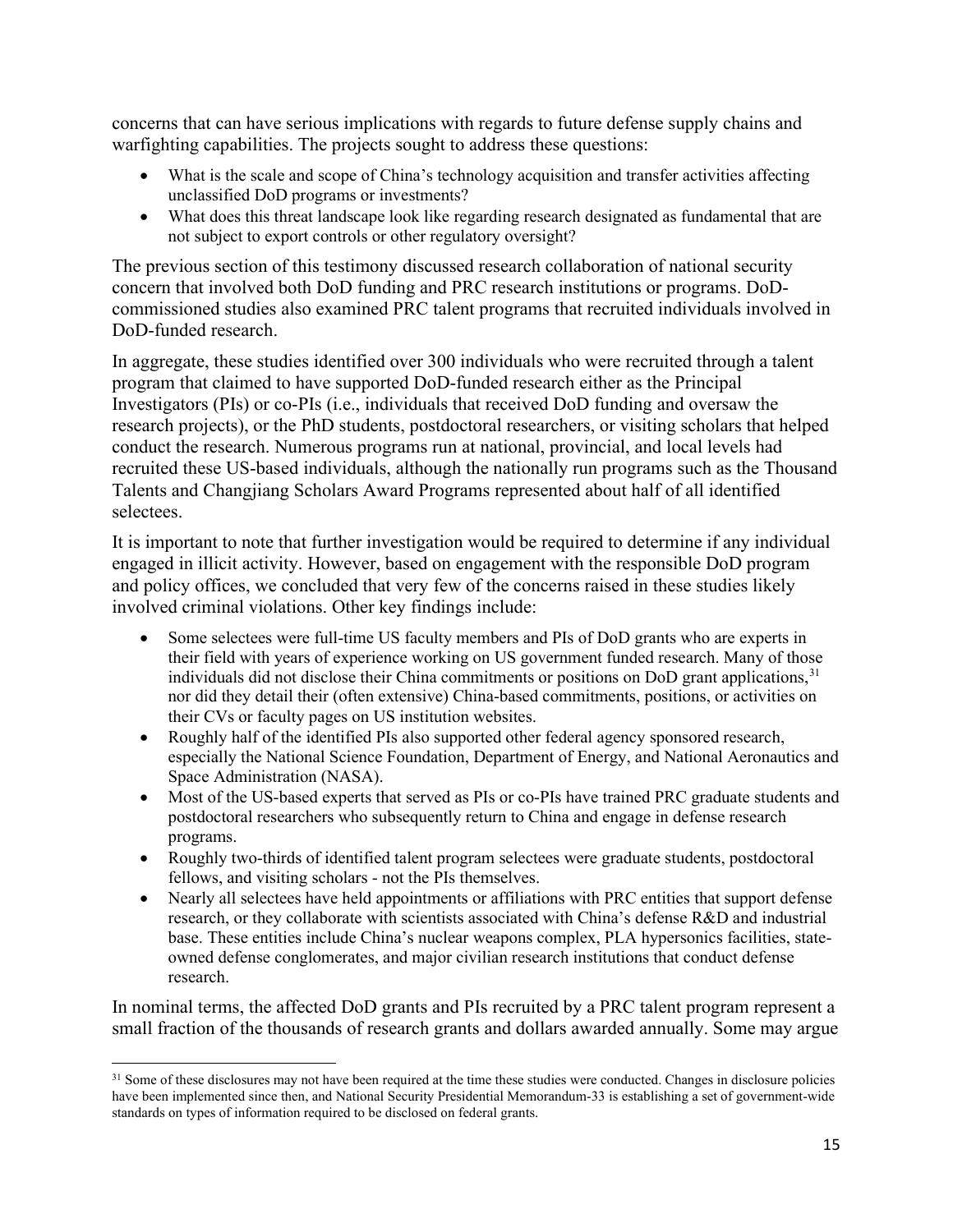that this indicates the risks to DoD are small and manageable. There are several problems with that argument. First, these studies were limited in scope and surveyed only a few of the DoD components that fund academic research. The number of identified talent program selectees (about 300) also constrained our ability to examine every individual to assess security or integrity risks. These projects represented an initial effort to identify areas of concern that warrant more systematic scrutiny across all DoD elements; they were not designed to be exhaustive threat assessments.

Secondly, some of the identified individuals who were PIs on DoD grants have overseen federally funded research for a decade or more and have trained multiple generations of graduate students and postdoctoral researchers who were subsequently recruited into talent programs and contribute to the PRC's defense R&D and industrial base. Some of the graduate students and postdoctoral researchers trained by PIs have no known association with talent programs, but now work on PRC defense research programs. Thus, the small number of identified PIs have influenced a much larger number of individuals of national security concern not reflected in the number of identified talent program selectees. Complicating this problem is that most DoD program offices do not have sufficient mechanisms to track and perform due diligence on key performers of research grants in academia other than the PIs.

#### <span id="page-16-0"></span>Vulnerabilities to DoD's SBIR Programs

Another DoD commissioned study I oversaw sought to identify specific risks and vulnerabilities posed by China's tech transfer apparatus that affect DoD-funded Small Business Innovation Research (SBIR) programs. This was a small, pilot effort to document the nature of the identified risks and recommend solutions to address SBIR program vulnerabilities. That effort narrowly focused on case studies involving entities that directly or indirectly support China's defense R&D and industrial base. Limited resources constrained the number of cases and due diligence research performed. Nevertheless, the study found that China has benefited from DoD's SBIR programs and reveal vulnerabilities to potential future DoD supply chains. Some key findings include:

- DoD's SBIR program lacks standard, DoD-wide capabilities and resources to conduct adequate due diligence on funding recipients *pre- and post-award* of a contract to assess national security risks or monitor for compliance. The program primarily relies on self-certifications by offerors.
- Some key employees of US firms receiving SBIR funding were recruited via a PRC talent program and relocated to China, but they continued research collaboration with officers of the US companies where they were previously employed.
- US firms established PRC-based subsidiaries, and in some cases, later dissolved US operations and received PRC government investments.
- In one observed case, a recipient of multiple DoD SBIR contracts established another firm in China based on the same technologies and has reportedly worked on wheeled combat vehicles in partnership with a subsidiary of state-owned defense conglomerate China North Industries Group Corporation (中国兵器工业集团公司, NORINCO). NORINCO is one China's largest weapons and defense systems manufacturer.
- US firms received VC funding from PRC sources, including state-owned enterprises that create potential foreign ownership, control, or influence risks.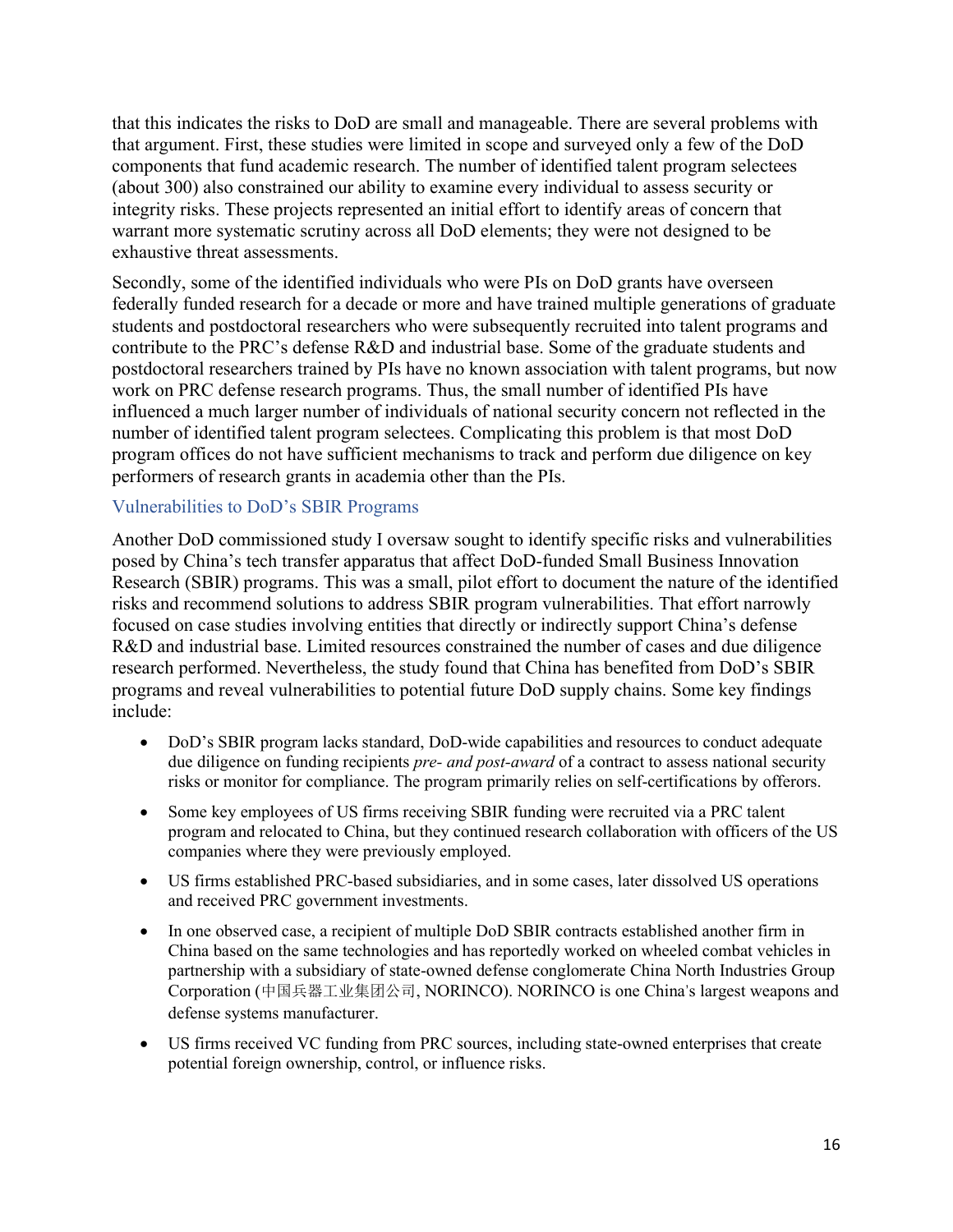• PRC researchers have conducted (and published) detailed analyses of US Navy SBIR programs over time to deduce DOD technology development priorities and catalogue firms that receive the most SBIR funding.

The case studies examined in the SBIR study represented a very small sample of SBIR awardees, but nevertheless demonstrate the need for more robust due diligence for national security risks both pre- and post-award of a contract.

#### <span id="page-17-0"></span>Implications of Other Federal Agency-Funded Research

Another challenge is the dual-use nature of STEM and biomedical research conducted in academia that is exploited by China. An illustrative example is a US university professor who received funding from the National Institutes of Health (NIH) to develop hearing aids using AI applications applied to audio signal processing and speech segregation. While working on this NIH-funded research, that professor was recruited through the Thousand Talents Program, holding a concurrent appointment at Northwestern Polytechnical University's School of Marine Science & Technology.<sup>[32](#page-17-2)</sup>

Northwestern Polytechnical University (NWPU) is one of China's "Seven Sons of National Defense" universities and extensively supports PLA Navy programs. Its School of Marine Science & Technology conducts "scientific research and personnel training in the fields of underwater weaponry, hydroacoustic engineering, underwater vehicles, and marine engineering."[33](#page-17-3) In other words, NWPU hired this US professor to help develop underwater warfare applications (probably involving submarines) from the NIH-funded signal processing technology. $34$ 

NIH is not equipped nor mandated to assess national security risks associated with potential future applications of the type of research it funds, and DoD has no oversight or control over what other federal agencies fund. The PRC has a history of diverting research to military use applications and although such research is not overseen by DoD, the research runs the risk of affecting or undermining the US military's future warfighting capabilities. The lack of oversight or scholarship over such exploitation of STEM and biomedical research makes it impossible to determine how pervasive or successful China's efforts in this area have been.

## <span id="page-17-1"></span>**Conclusion and Recommendations**

The examples discussed here provide a glimpse into the complexity of China's apparatus to target and exploit US research, expertise, and training pipelines that will be part of our future critical technology supply chains. This is not a comprehensive survey of all aspects to China's system. Nevertheless, an important implication is that concepts of "running faster," such as investing more in domestic R&D and reshoring critical supply chains will make little difference if there are insufficient efforts to identify and mitigate the various means China deploys to siphon, invest in, influence, or divert US innovation for its benefit.

<span id="page-17-2"></span><sup>&</sup>lt;sup>32</sup> https://web.archive.org/web/20160624032139/http://www.nwpu.edu.cn/info/1279/12650.htm; and "Brief biography,"<br>http://www.freekaoyan.com/guide/daoshi/2019/05-27/1558903628393839.shtml.

<span id="page-17-3"></span><sup>33 &</sup>quot;西北工业大学 航海学院 (Northwestern Polytechnical University School of Marine Science & Technology),

https://hanghai.nwpu.edu.cn/xygk/xyjj.htm.

<span id="page-17-4"></span><sup>34</sup> It is worth noting that the professor's Thousand Talents appointment and formal position at NWPU do not appear on his CV or faculty page (or were perhaps removed), raising integrity concerns as well.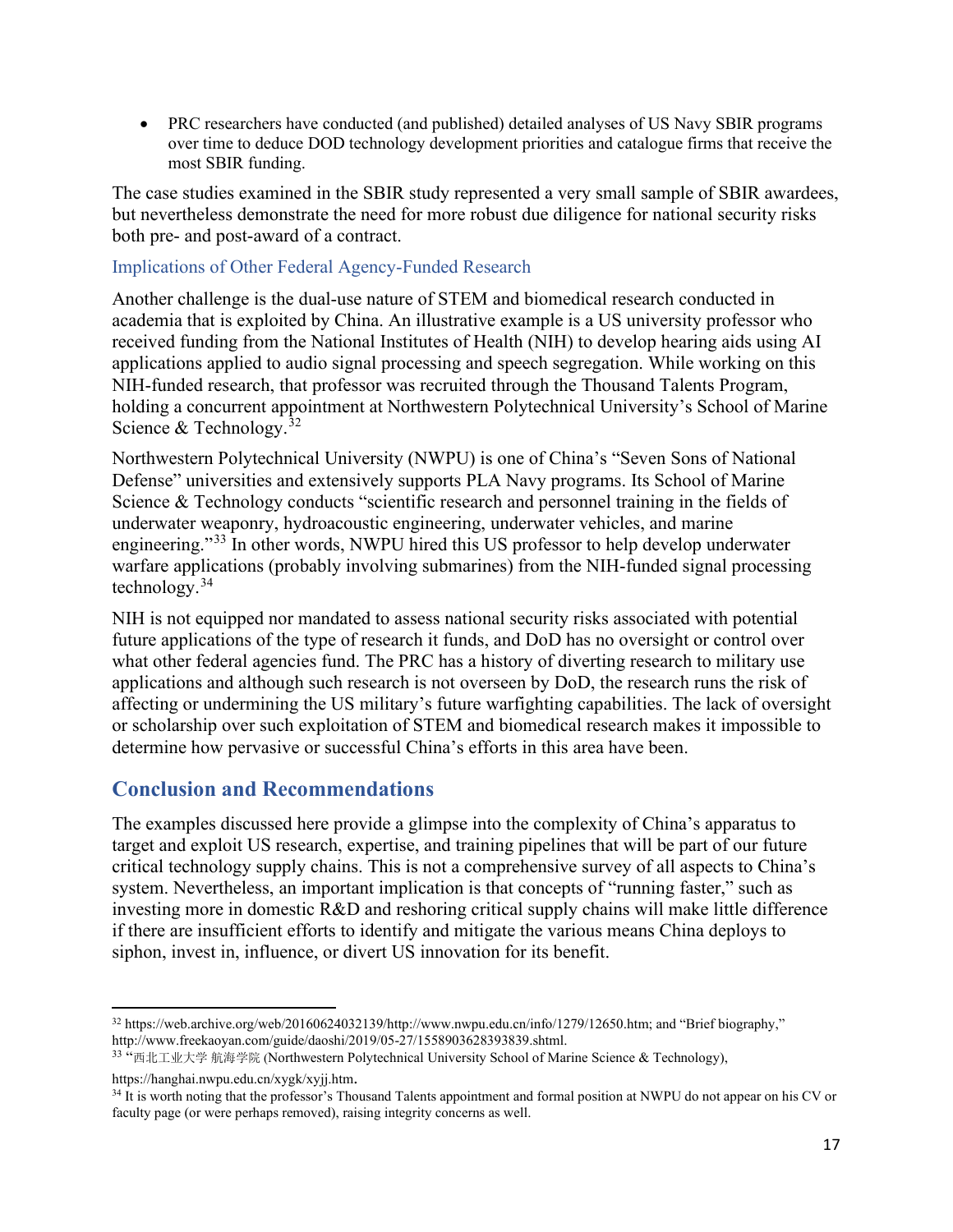China's extensive mechanisms to tap into US talent and R&D to "serve China while overseas," weakens the argument that high rates of PRC nationals who stay in the U.S. after receiving advanced degrees means America, not China is benefitting from this talent pool and thus the threats posed by PRC talent programs are overblown. PRC talent programs and related strategies are designed to transfer knowhow, technology, and research to China often without having individuals relocate there, and these programs target individuals *after* they have gained expertise and/or access to cutting edge technologies and research. Note these risks are not unique to the United States. China deploys the same methods, organizations, and supporting infrastructures throughout the developed world to exploit innovation wherever it occurs.

Another problem is the lack of systematic efforts to identify and assess China's defense R&D and industrial base and mass surveillance apparatus and their supporting entities and infrastructure, hampering the effectiveness of existing trade restrictions, export enforcement, supply chain risk management, and related measures.

## <span id="page-18-0"></span>Challenges and Limitations to Protecting Our Innovation

Effective recommendations require addressing our knowledge and regulatory gaps and their root causes. Here I will highlight some of the key challenges within the government, academia, and the private sector that limit our ability to protect earlier stages of our innovation ecosystem.

The examples provided in this testimony involve activities that are typically not illicit in nature and/or circumvent regulatory oversight. This limits both the scope and effectiveness of law enforcement tools in combating China's predations. The US Intelligence Community (IC) also has its own mission constraints. In 2020, the House Permanent Select Committee for Intelligence (HPSCI) issued a report that examined the Intelligence Community's (IC) competencies with respect to China. The report concluded that the IC "has not sufficiently adapted to a changing geopolitical and technological environment increasingly shaped by a rising China." The report noted the IC lacks sufficient language, cultural, and subject matter expertise on China.<sup>[35](#page-18-1)</sup>

China's domestic S&T development relies heavily (at least for now) on tapping into international resources and expertise. Consequently, assessments of China's critical technology development and its defense R&D and industrial base require *both* an examination of China's domestic capabilities and infrastructure *and* its corresponding technology transfer apparatus. In my opinion, the IC and the government writ large are doing little in either space. As the HPSCI report states, "foreign science and technology (S&T) capabilities, plans, and intentions have been less of a priority for US collection and analysis than other traditional foreign intelligence topics, such as leadership, military, political, and economic intelligence."

Another cause of our knowledge gaps relates to the IC's over-reliance on classified information sources and the minimal use of or resources applied to publicly available information or open-source intelligence (OSINT).<sup>[36](#page-18-2)</sup> A recent study by the Center for Strategic & International Studies, pointed out that the availability of publicly available information, commerciallyacquired data, and AI or machine learning solutions developed outside of the IC, combined with

<span id="page-18-1"></span><sup>35</sup> House Permanent Select Committee on Intelligence, "The China Deep Dive: A Report on the Intelligence Community's Capabilities and Competencies with Respect to the People's Republic of China," 2020,

https://intelligence.house.gov/uploadedfiles/hpsci\_china\_deep\_dive\_redacted\_summary\_9.29.20.pdf.

<span id="page-18-2"></span><sup>36</sup> OSINT is differentiated from publicly available information in how the information is acquired, used, and analyzed within the IC, not by the sources of information themselves.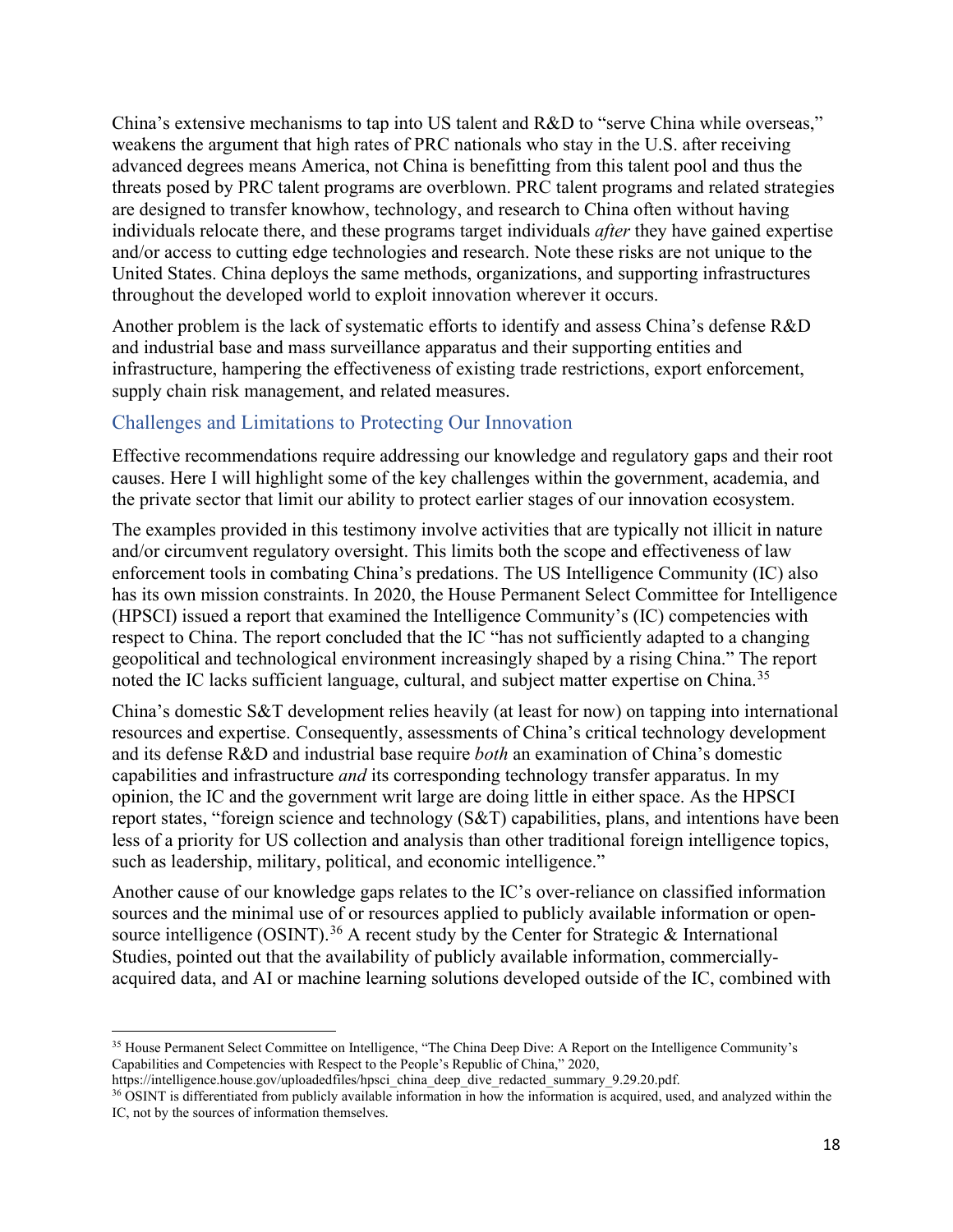the IC's unwillingness to exploit such information has resulted in the "IC's diminishing primacy as the source of intelligence analysis for policymakers."<sup>[37](#page-19-1)</sup>

For instance, while I served in the government, I supported offices responsible for conducting CFIUS threat assessments. I observed that except for the Office of the US Trade Representative, federal agencies rarely used domestic PRC sources of information in the vernacular. At interagency meetings, I advised that CFIUS threat assessments could be substantially improved if the process utilized publicly available data sources in China that include information on corporate registries, securities filings, business and industry sector descriptions, and shareholder ownership stakes. To my knowledge, no such efforts have been made to use these Mandarinlanguage sources. This is unfortunate, as there can be significant differences in content between English and Mandarin sources related to company information. A government colleague described this discrepancy as "reverse marketing," i.e., companies downplay or minimize information in English discussions of their mission, customers, and types of products or services they provide to avoid international scrutiny.

### <span id="page-19-0"></span>Challenges, Risks Facing Academia, Private Sector

[Table 2 \(in](#page-25-2) Appendix) lists some key impediments that limit the US government's effectiveness at countering the PRC's technology transfer apparatus. In addition to the government, academic and private sector institutions face their own challenges that make them vulnerable to China's predations. These include (but are not limited to):

- Academia lacks resources, subject matter knowledge, or incentives to conduct due diligence on foreign research partners and foreign sources of revenue
- Ethical risks to research collaboration with the PRC and other authoritarian nations are rarely evaluated if the research does not involve human subjects; research institutions may be enabling human rights abuses and development of mass surveillance capabilities of adversarial nations
- Universities' lack of transparency on foreign revenue sources means there is little scrutiny over ethical, integrity, national security, or malign foreign influence risks
- Universities that employ faculty who have concurrent appointments in China (typically through talent programs) may create conflicts of commitment / interest or related compliance risks on federal grants
- University administrators are generally unaware of activities that violate the integrity of research by faculty who are under contract with PRC institutions and tasked with undermining merit-based hiring, filing patents in China based on US-funded research, exploiting US facilities to support "shadow labs" in China, etc.
- Research conducted at technology firms or corporate-sponsored research in academia receive little scrutiny, and risks to the security or integrity of that research are rarely assessed
- PRC state-sponsored talent programs and start-up contests recruit individuals working at US technology firms and startups that encourage unauthorized transfers of knowhow to PRC competitors, yet the private sector generally lacks capabilities to identify such risks
- The US VC community does not adequately vet investment partners or portfolio companies that represent substantial foreign ownership or control risk; PRC entities can exploit private deal flow and business plan information without US investors' awareness

<span id="page-19-1"></span><sup>37</sup> "Maintaining the Intelligence Edge: Reimagining and Reinventing Intelligence through Innovation," *Center for Strategic & International Studies*, January 2021.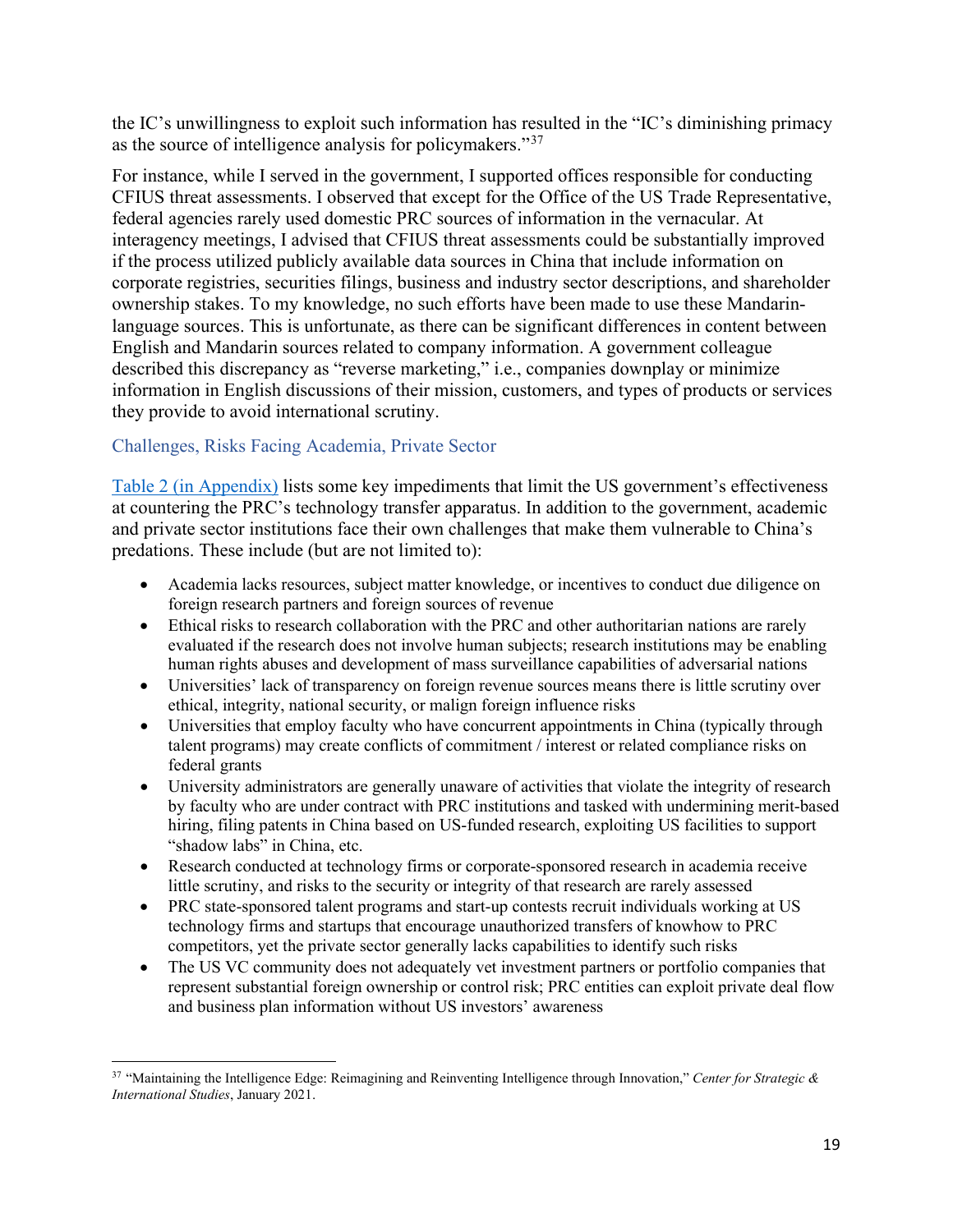#### <span id="page-20-0"></span>**Recommendations**

In a recent study, Jon Bateman provided a comprehensive catalog of the authorities, tools, and trade policies the US government has in its arsenal, many of which can be brought to bear with regards to safeguarding our critical supply chains.<sup>[38](#page-20-2)</sup> When combined with IC and law enforcement authorities and operations, the government has a dizzying array of levers it can utilize. Yet many of the agencies that can deploy these tools lack sufficient resources to fully realize their potential. This is particularly true with respect to the inputs needed to conduct research and assessments on China.

As such, my recommendations focus on bolstering the supporting infrastructure that can make the existing arsenal of government tools more effective, rather than proposing new authorities, policies, or legislation. Much of the collection and analysis can come from publicly available information. Past hearings of this Commission have discussed the value and criticality of using OSINT and publicly available information; for example, previous testimony and a related report by Jason Arterburn offers an excellent framework for conducting due diligence on China entities of national security import.<sup>[39](#page-20-3)</sup> However, this capacity building requires new paradigms that can address the structural impediments that have prevented federal agencies from adequately exploiting publicly available information and can also provide support to academic and private sector institutions.

### <span id="page-20-1"></span>A New Paradigm for Collective Action

Based on my experience working with many federal agencies and overseeing open-source collection and analysis programs, it is my view that no government agency or program can overcome their structural limitations without a radical transformation of their missions, priorities, and resources. That would be a difficult task and could create zero-sum game effects; other missions would need to be descoped that could have unintended or dangerous consequences. Additionally, constitutional and regulatory limits constrain certain missions of federal agencies (particularly the IC and law enforcement), for reasons that may not make sense to change.

#### *Consequently, I recommend Congress and federal agencies support the buildout of an independent, non-governmental entity known as the Center for Research Security & Integrity (CRSI).*

CRSI will be a non-profit organization whose mission is to protect the US research and innovation ecosystem from harmful foreign influence and interference. CRSI will assist academic, government, and private sector institutions in mitigating risks to the security and integrity of research from adversarial or authoritarian nations, starting with China. A key element can include data collection, analytic, and research support to our trade and export control regimes, such as nominating organizations to be added to the BIS Entity List and/or Treasury sanctions.

<span id="page-20-2"></span><sup>38</sup> Jon Bateman, "U.S. – China Technological 'Decoupling': A Strategy and Policy Framework," *Carnegie Endowment for International Peace,* 2022.

<span id="page-20-3"></span><sup>39</sup> Jason Arterburn, "Party Capital: A Blueprint for National Security Due Diligence on China," *C4ADS*, 2021.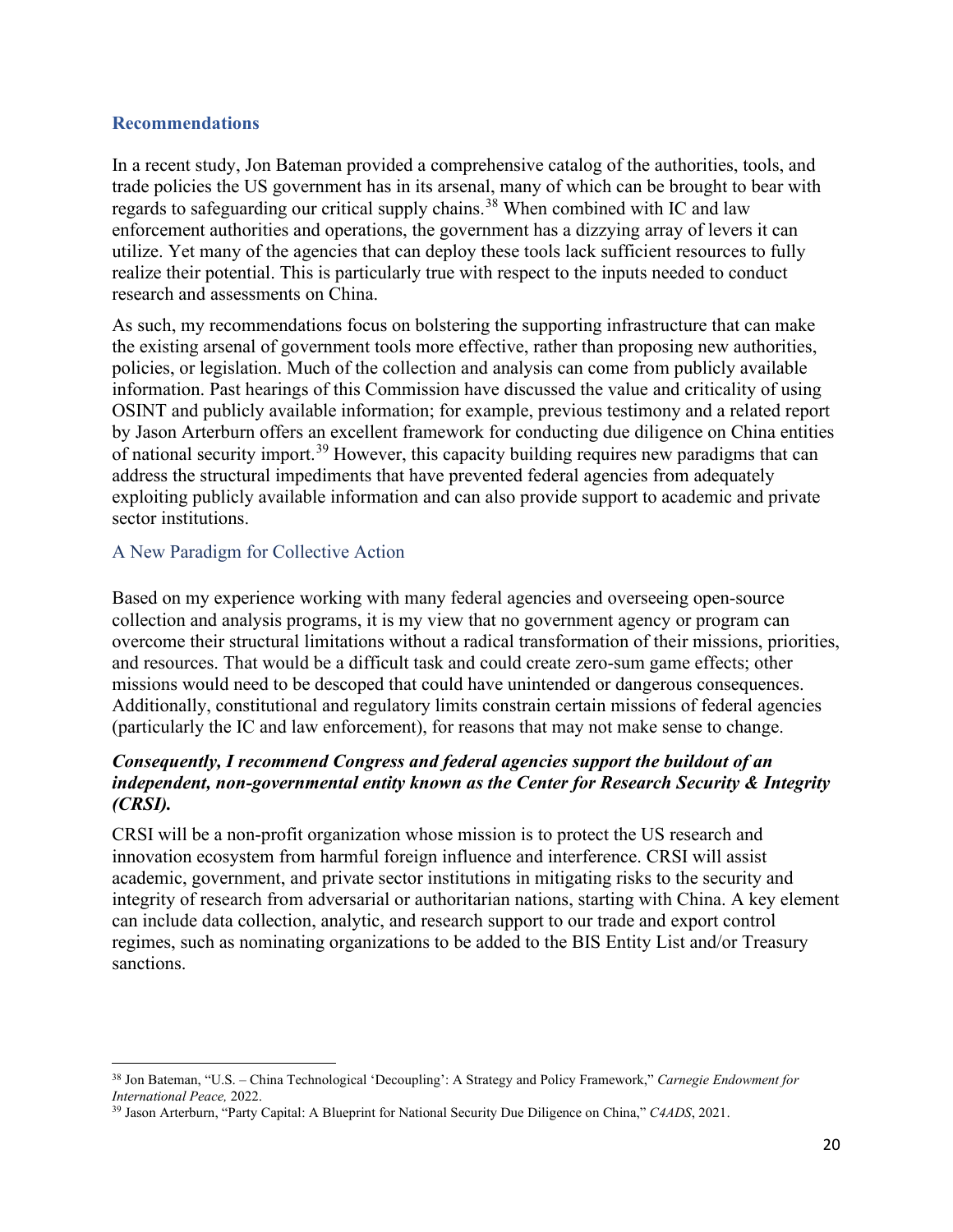I have initiated the process to incorporate CRSI as a nonprofit organization and an application for 501(c)(3) designation with the IRS is forthcoming. CRSI intends to operate on the following principles:

- CRSI serves the public interest by maintaining the highest standards of expertise and analytic rigor and offers unbiased, empirically driven products and services tailored to the needs of the research enterprise.
- CRSI will be built on public-private partnerships via a consortium of *select* private sector firms that conduct industry-leading open source and due diligence research, think tanks, NGOs, and academic institutions that have capabilities to support research security efforts. This consortium will combine unique capabilities and resources of each of its members which would surpass existing structures.
- CRSI will produce products and services tailored for stakeholders of all sizes and shared in a trusted manner that do not compromise privacy protections or sensitive matters. A core mission will also include projects designed for public sharing and awareness.

CRSI's will undertake three lines of effort: R&D, operations, and information sharing and outreach, all of which are centered on identifying ethical, national security, research integrity, and regulatory (compliance) risks for public and private sectors focusing on "left of theft" areas. Each of these efforts may overlap, and the R&D will be foundational to all activities as it builds the required technical and analytic infrastructure.

- **R&D** efforts: Build due diligence and data collection methods; develop risk assessment and risk rating schema; conduct studies on PRC state-directed knowhow transfers and malign influence on research; map China's defense and surveillance R&D and industrial bases; conduct critical technology vulnerability assessments
- **Operational efforts**: Provide risk advisory and due diligence services to academia, government, and private sector clients; support grant compliance monitoring and risk assessments for federal agencies; build training programs for government and academia
- **Information sharing/outreach efforts**: Publish studies, trends, and analyses; convene public and private workshops and seminars

CRSI's consortium structure allows for agility, cost savings, and unique advantages that other entities lack, such as:

- **Resource sharing:** CRSI's mission aligns with select NGOs and think tanks that are part of the consortium; some projects need not be funded or staffed entirely by the center; consortium member institutions can host and organize public/private events minimizing the need for large (and costly) physical office spaces
- **Unparalleled expertise:** in-house staff and consortium members are leading experts in technology protection, research security, and risk assessments relating to China
- **Cost savings to taxpayer:** grant compliance and monitoring support to both government and academic clients can result in cost savings in terms of avoiding litigation or return of federal grant dollars to federal agencies; as a non-profit, CRSI can also contract with the government to perform select research and analytic services at a lower cost than most private firms
- **Innovator of open-source intelligence:** the R&D projects, data exploitation and analysis, and published materials will be foundational to supporting new initiatives on building open-source capabilities the US government lacks

CRSI will seek revenues through federal grants and/or Congressional appropriation, philanthropic sources, as well as contracts with academia, government agencies, and the private sector. Diversifying sources of revenue will be important to maintain long-term sustainability,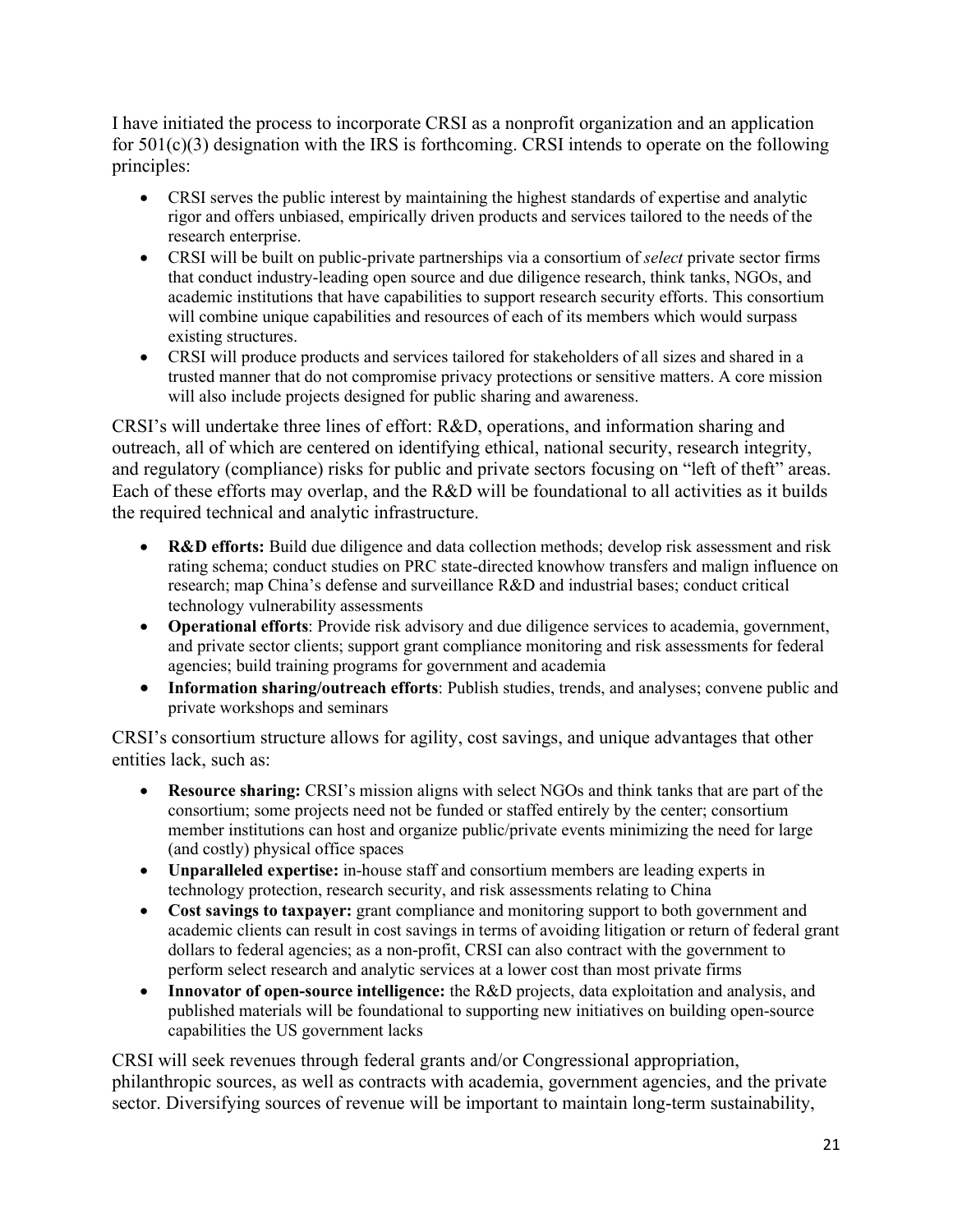independence, and to engage with numerous stakeholders across public and private sectors. CRSI's mission areas could also be expanded to support allied nations as well, particularly nations that are integral to our defense supply chains.

It is worth noting that the final report issued by the National Security Commission on Artificial Intelligence (AI) made a similar recommendation. It urged Congress to authorize the sponsorship of a university affiliated research center (UARC) that would act as a center of excellence on research integrity and provide information and advice on research security. It stated this center should "bridge the gap between the government and academic and private-sector research institutions and lower the barriers for research organizations to independently conduct compliance and informed risk assessments." The recommended lines of effort of that proposed entity align with CRSI's.<sup>[40](#page-22-0)</sup>

However, I believe CRSI is a better model than sponsoring a UARC. While UARCs have capabilities that can contribute to these efforts, they are run by individual universities. Other universities would be reluctant to share potentially sensitive information affecting their organization with an outside UARC. An independent entity is better suited to engender trust among different stakeholders. Additionally, no single UARC has all the necessary capabilities to be fully effective, hence CRSI's consortium model would offer a more comprehensive approach.

<span id="page-22-0"></span><sup>40</sup> "Final Report," *National Security Commission on Artificial Intelligence*, 2021, https://www .nscai .gov /wp -content /uploads /2021 /03 /Full -Report -Digital -1 .pdf.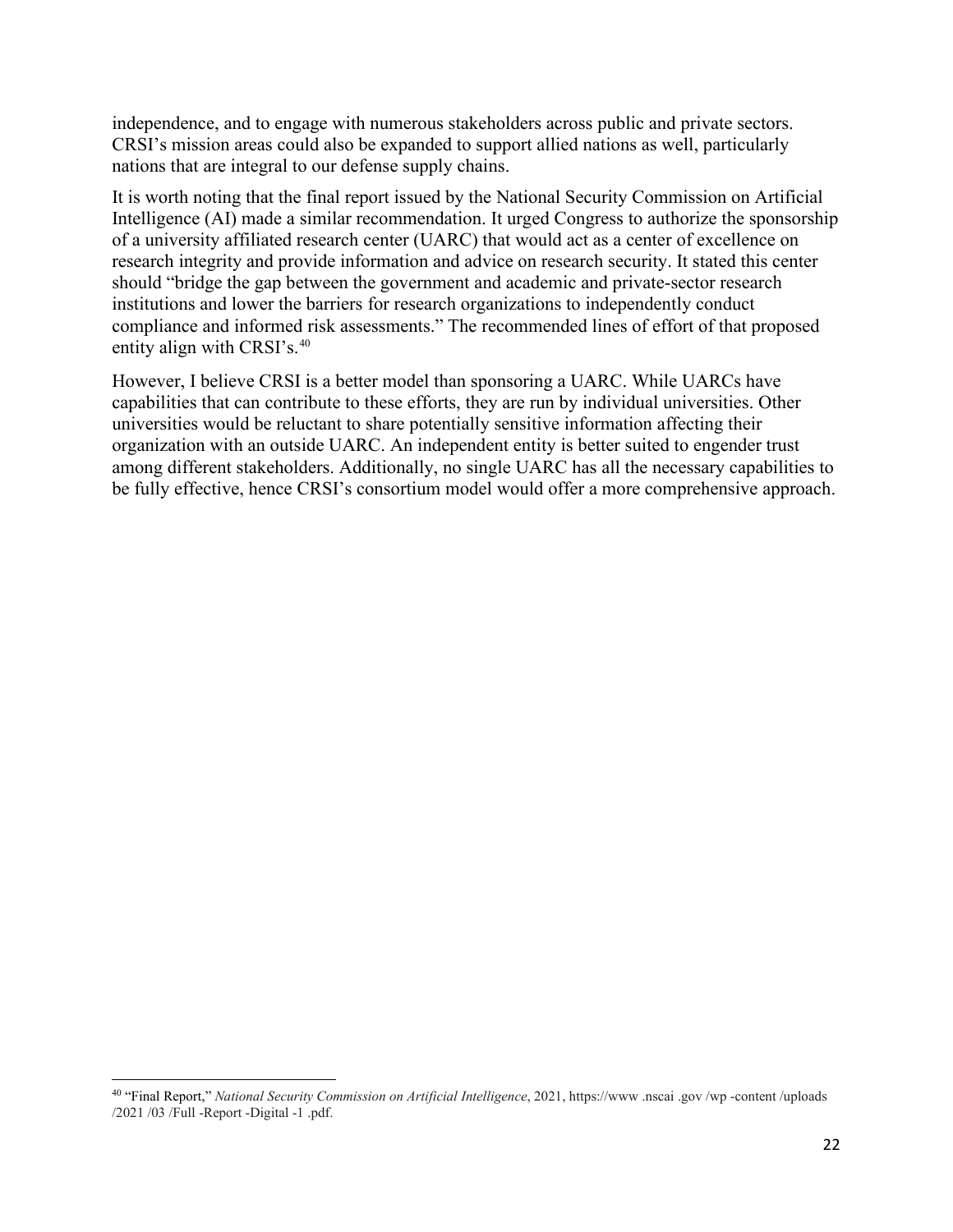# **Appendix: Tables and Figures**

| <b>Company Name</b>                                                                                                                   | <b>Description, Affiliation with CETC</b>                                                                                                                                                                                                                                                                                                                                                                                                                                                                                                                               |
|---------------------------------------------------------------------------------------------------------------------------------------|-------------------------------------------------------------------------------------------------------------------------------------------------------------------------------------------------------------------------------------------------------------------------------------------------------------------------------------------------------------------------------------------------------------------------------------------------------------------------------------------------------------------------------------------------------------------------|
| Nanjing Zhongdian Xingu High-<br>frequency Device Industrial Technology<br>Research Institute Co. Ltd.<br>(南京中电芯谷高频器件产业技术研究院<br>有限公司) | CETC's 55 <sup>th</sup> Research Institute holds a 55% ownership stake. The<br>firm engages in R&D of semiconductor high-frequency components;<br>consulting, technology transfer, and technical services in the<br>semiconductor domain; design of semiconductor materials, integrated<br>circuits, electronic devices, modules and components. <sup>41</sup>                                                                                                                                                                                                          |
| Guoqi Optoelectric Science and<br>Technology (Tianjin) Co. Ltd<br>(国麒光电科技(天津)有限公司)                                                    | CETC's 53 <sup>rd</sup> Research Institute holds an 80% ownership stake. The<br>company conducts R&D in and sells opto-electronic countermeasures<br>and passive radar jamming equipment. The firm also develops AI<br>products such as facial recognition systems, Internet of Things<br>services, information systems integration, equipment communication<br>systems and automatic controls, security monitoring systems,<br>electronic components, and semiconductor materials <sup>42</sup>                                                                        |
| Shanxi Shuoke New Materials Co. Ltd.<br>(山西烁科新材料有限公司)                                                                                 | CETC's 2nd Research Institute owns 63.75%, CETC Investment<br>Holding Co. Ltd. owns 13.36%, and CETC's 55th Research Institute<br>owns 9.54% of the company's shares. The firm engages in R&D and<br>production of semiconductor materials, electronics components,<br>jewelry products, software development and sales, and import and<br>export of goods and technologies. <sup>43</sup>                                                                                                                                                                              |
| Hebei Poshing Electronics Technology<br>Co. Ltd<br>(河北普兴电子科技股份有限公司)                                                                   | CETC's 13 <sup>th</sup> Research Institute owns 72.3% of the company's shares.<br>The firm specializes in R&D and production of high-performance<br>semiconductor materials, including silicon-based epitaxial wafers,<br>gallium nitride epitaxial wafers, and silicon carbide single crystals<br>and epitaxial wafers. Industries it serves include clean energy, new<br>energy vehicles, aerospace, computers, tablets, and smart phones. <sup>44</sup>                                                                                                              |
| Shanghai Nanpre Mechanical<br>Engineering Co. Ltd<br>(上海微高精密机械工程有限公司)                                                                 | A CETC subsidiary, CETC Electronics Equipment Group Co. Ltd.,<br>owns 70% of the company's shares. The firm was originally<br>established by CETC 45th Research Institute's First Research<br>Laboratory, which specialized in lithography and reportedly<br>contributed to the development of equipment for military-use<br>integrated circuits. <sup>45</sup> The firm develops core subsystems for<br>lithography machines and also engages in used semiconductor<br>equipment refurbishment, remanufacturing, technical services, and<br>parts sales. <sup>46</sup> |

#### <span id="page-23-1"></span><span id="page-23-0"></span>Table 1: Sampling of CETC-Owned Semiconductor or Microelectronics Firms

<span id="page-23-2"></span> $^{\mathrm{41}}$ https://www.qcc.com/firm/763b04d5d6328aaaa7a54c3c07e572c9.html

<span id="page-23-3"></span><sup>42</sup> https://www.qcc.com/firm/6bce9a27be356b82b1fc96d575920dea.html

<span id="page-23-4"></span><sup>43</sup> https://www.qcc.com/firm/351373d70d41f57aa7c04ff9fe95eabe.html

<span id="page-23-5"></span><sup>44</sup> https://www.qcc.com/firm/0389ab78278aa1f4338e9f381a54c5d8.html; and

https://web.archive.org/web/20181220023844/http://www.poshing.cn/.

<sup>45</sup> https://www.qcc.com/firm/ed2eb764eea00d19da38fca7b738efdc.html

<span id="page-23-7"></span><span id="page-23-6"></span><sup>46</sup> http://www.nanpre.com/a/guanyuwomen/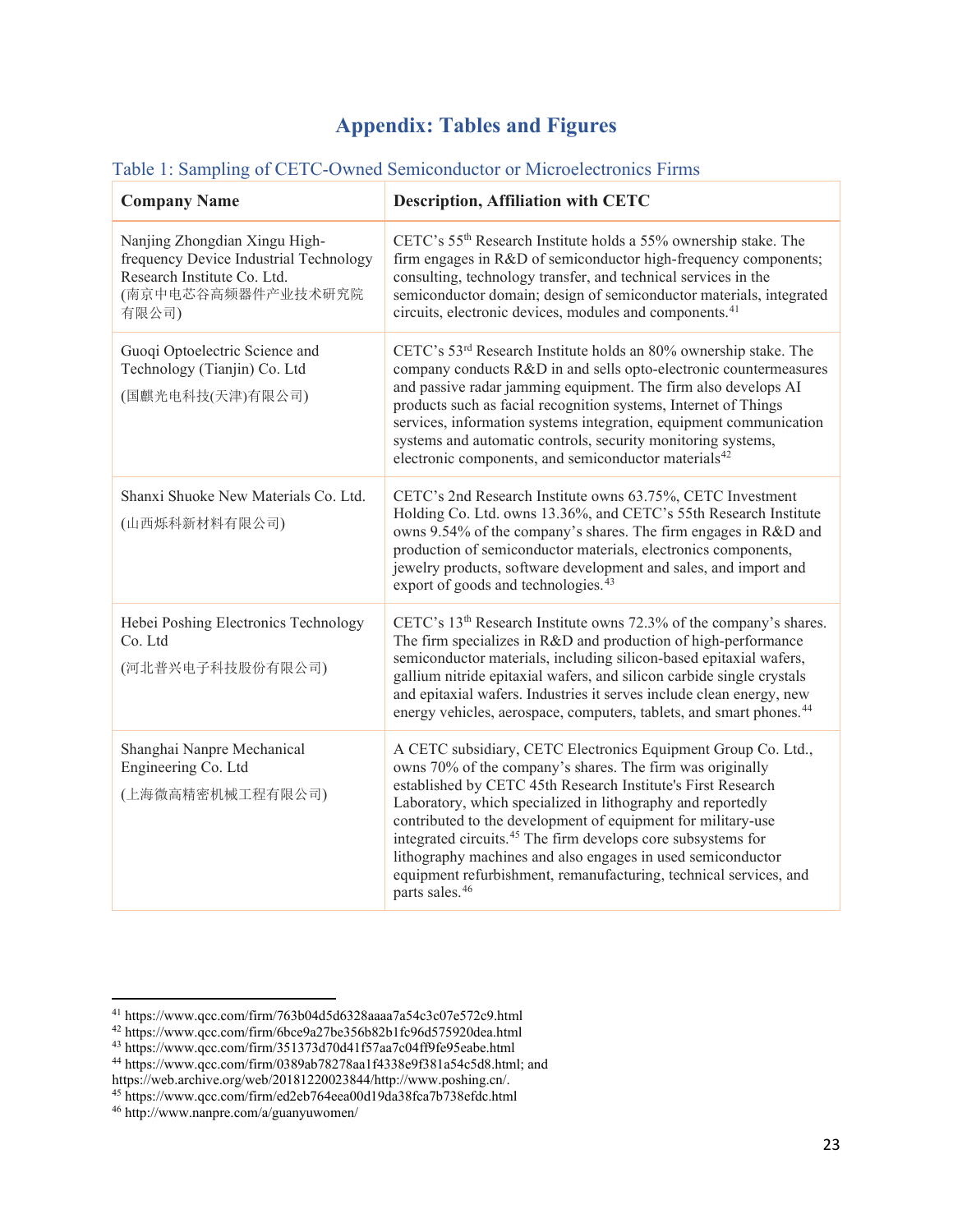### <span id="page-24-0"></span>Figure 1: Chinese Academy of Sciences / Institute of Automation Research Areas

#### **Beneficial or Benign Research Areas**

- pattern recognition
- image processing
- speech and natural language processing
- neural computation
- cognitive brain modeling
- neuromorphic computing systems
- brain-inspired information processing
- brain mapping and function
- psychiatric disorders

**Mass Surveillance Research Areas**

- gait, iris, and facial recognition
- suspect targeting and tracking
- video / visual surveillance
- object recognition
- "abnormal behavior detection" for public security
- pedestrian monitoring

<span id="page-24-2"></span><span id="page-24-1"></span>Figure 2: Screenshot of a University of Electronic Science and Technology of China (UESTC) English-Language Webpage

|   | 电子神拔大学                                                              |                  |           |                        |            |             |                                   | Contact Us Chinese |
|---|---------------------------------------------------------------------|------------------|-----------|------------------------|------------|-------------|-----------------------------------|--------------------|
|   | University of Electronic Science and Technology of China            |                  |           | Enter your search term |            |             |                                   |                    |
| ⋒ | <b>About UESTC</b>                                                  | <b>Academics</b> | Admission | Research               | Employment | Cooperation | Campus Life                       | Alumni             |
|   |                                                                     |                  |           |                        |            |             |                                   |                    |
|   | Labs & Centers                                                      |                  |           |                        |            | NOW:        | Home > Academics > Labs & Centers |                    |
|   | National Key Laboratory of Science and Technology on Communications |                  |           |                        |            |             |                                   | 2019-10-12         |
|   |                                                                     |                  |           | Total: 1 Previous      | Nort.      |             |                                   |                    |

*Screenshot of English-language webpage listing a single laboratory associated with UESTC*